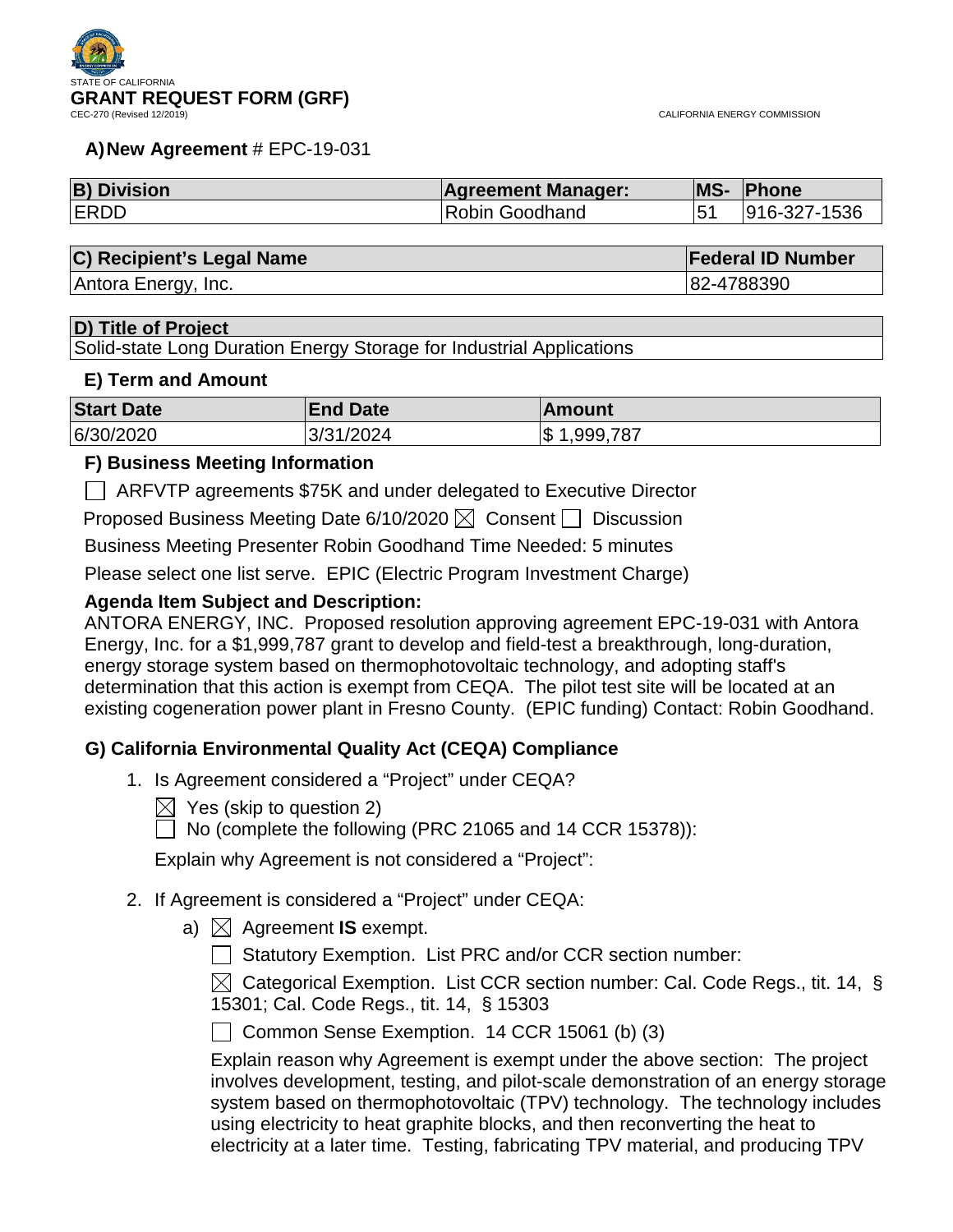

devices will take place at an existing laboratory in Berkeley, California. The pilotscale TPV facility will be built at an existing cogeneration power plant site east of the City of San Joaquin in Fresno County. The project includes a 200 sq. ft. foundation, the TPV equipment, and associated electrical connections, within the over 49-acre complex containing cogeneration, solar power, and agricultural byproducts processing.

 Fresno County has jurisdiction over the cogeneration complex, and its latest approval for the cogeneration plant was Conditional Use Permit No. 3158 in 2006, including environmental analysis. Based on initial review, Fresno County Planning Staff has determined the proposed TPV system is incidental to the existing authorized use, with no effect on the previously analyzed environmental impacts at the cogeneration power plant site. Fresno County Planning Staff indicated (May 14, 2020) that the County's review of Antora's TPV project would be ministerial, with no additional CEQA action on its part.

 The Antora TPV project consists of the operation, maintenance, permitting, and/or minor alteration of existing public or private facilities, involving negligible or no expansion of existing or former use. Therefore, this project is exempt under California Code of Regulations, title 14, section 15301, Existing Facilities. In addition, the project includes new, small facilities and/or installation of small, new equipment in small structures. Therefore, this project is exempt under California Code of Regulations, title 14, section 15303, New Construction or Conversion of Small Structures.

b) Agreement **IS NOT** exempt. (consult with the legal office to determine next steps)

Check all that apply

 $\Box$  Initial Study

□ Negative Declaration

 $\Box$  Mitigated Negative Declaration

Environmental Impact Report

 $\Box$  Statement of Overriding Considerations

### **H) List all subcontractors (major and minor) and equipment vendors:** (attach additional sheets as necessary)

| <b>Legal Company Name:</b>                                       | <b>Budget</b>           |
|------------------------------------------------------------------|-------------------------|
| U.S. Department of Energy (National Renewable Energy Laboratory) | $\frac{1}{2}$ 199,870   |
| D2Solar LLC                                                      | \$95,000                |
| Wellhead Electric Company, Inc.                                  | \$90,000                |
| DAPR Engineering, LLC                                            | \$ match only \$800,000 |

### **I) List all key partners: (attach additional sheets as necessary)**

| Legal Company Name:                |
|------------------------------------|
| Fresno Cogeneration Partners, L.P. |
|                                    |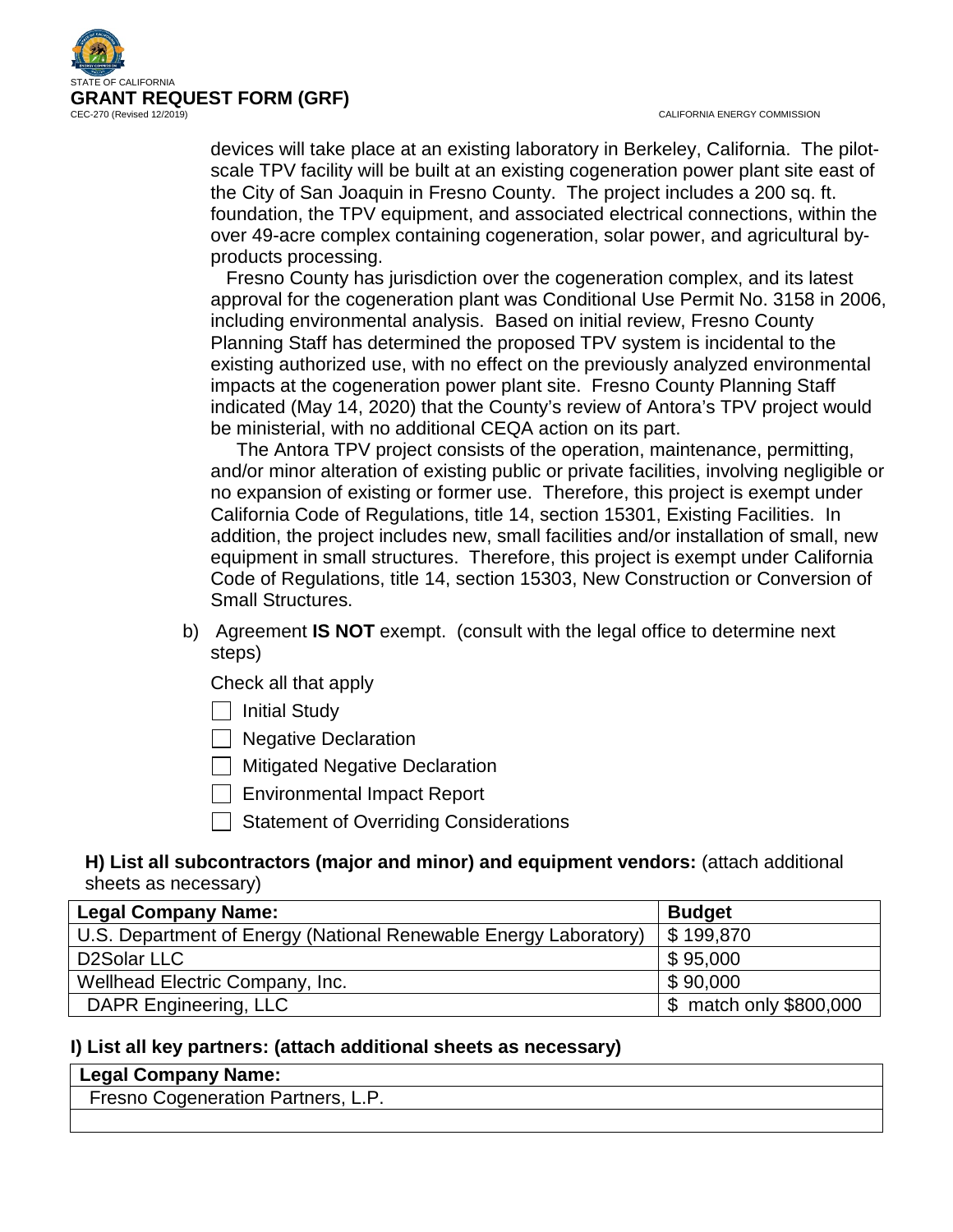

### **J) Budget Information**

| <b>Funding Source</b> | <b>Funding Year of</b><br>Appropriation | <b>Budget List</b><br><b>Number</b> | <b>Amount</b> |
|-----------------------|-----------------------------------------|-------------------------------------|---------------|
| <b>EPIC</b>           | $18 - 19$                               | 301.001F                            | \$1,999,787   |
|                       |                                         |                                     |               |
|                       |                                         |                                     |               |

R&D Program Area: ESRO: ETSI TOTAL: \$1,999,787

Explanation for "Other" selection

94555-1159

Reimbursement Contract #: Federal Agreement #:

### **K) Recipient's Contact Information**

### **1. Recipient's Administrator/Officer**

Name: David Bierman Address: 4385 Sedge St

Phone: 720-937 -631 0

City, State, Zip: Fremont, CA

E-Mail: David@Antora.Energy

**2. Recipient's Project Manager** Name: David Bierman

Address: 4385 Sedge St

City, State, Zip: Fremont, CA 94555-1159 Phone: 720-937 -631 0

E-Mail: David@Antora.Energy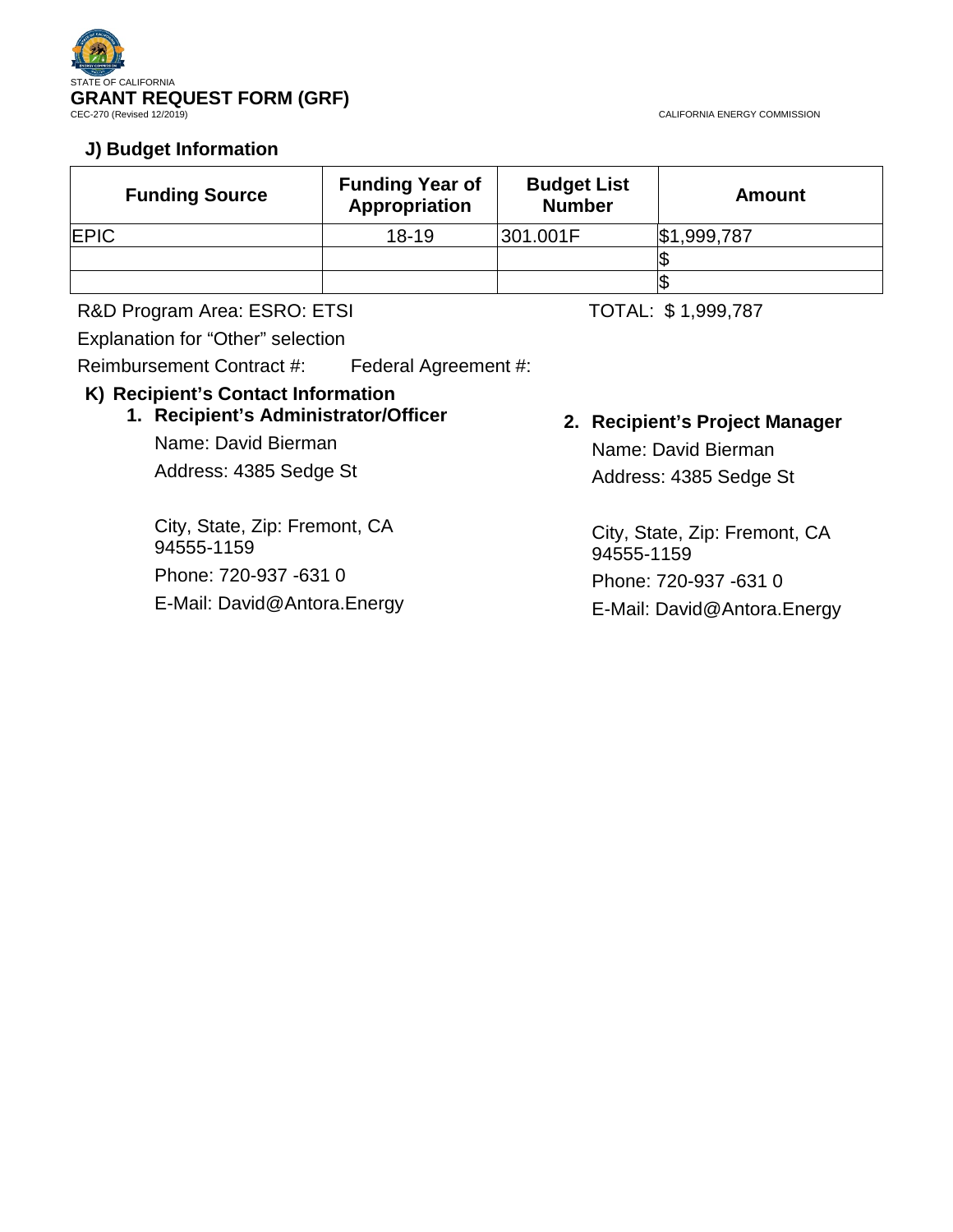| CEC-270 (Revised 12/2019)<br>L) Selection Process Used | CALIFORNIA ENERGY COMMISSION                       |                                                                                                                                                                                                                                                                                                                         |
|--------------------------------------------------------|----------------------------------------------------|-------------------------------------------------------------------------------------------------------------------------------------------------------------------------------------------------------------------------------------------------------------------------------------------------------------------------|
|                                                        |                                                    |                                                                                                                                                                                                                                                                                                                         |
|                                                        |                                                    |                                                                                                                                                                                                                                                                                                                         |
|                                                        |                                                    | Attached                                                                                                                                                                                                                                                                                                                |
|                                                        |                                                    | Attached                                                                                                                                                                                                                                                                                                                |
|                                                        |                                                    | Attached                                                                                                                                                                                                                                                                                                                |
| <b>Recipient Resolution</b>                            | N/A                                                | Attached                                                                                                                                                                                                                                                                                                                |
|                                                        | N/A                                                | Attached                                                                                                                                                                                                                                                                                                                |
| <b>Agreement Manager</b>                               | <b>Date</b>                                        |                                                                                                                                                                                                                                                                                                                         |
|                                                        | E OF CALIFORNIA<br><b>Competitive Solicitation</b> | <b>GRANT REQUEST FORM (GRF)</b><br>Solicitation #: GFO-19-305<br>First Come First Served Solicitation Solicitation #:<br>M) The following items should be attached to this GRF<br>Exhibit A, Scope of Work<br>Exhibit B, Budget Detail<br>CEC 105, Questionnaire for Identifying Conflicts<br><b>CEQA Documentation</b> |

**Office Manager Date**

**\_\_\_\_\_\_\_\_\_\_\_\_\_\_\_\_\_\_\_\_\_\_\_\_\_\_\_ \_\_\_\_\_\_\_\_\_\_\_\_\_\_ Deputy Director Date**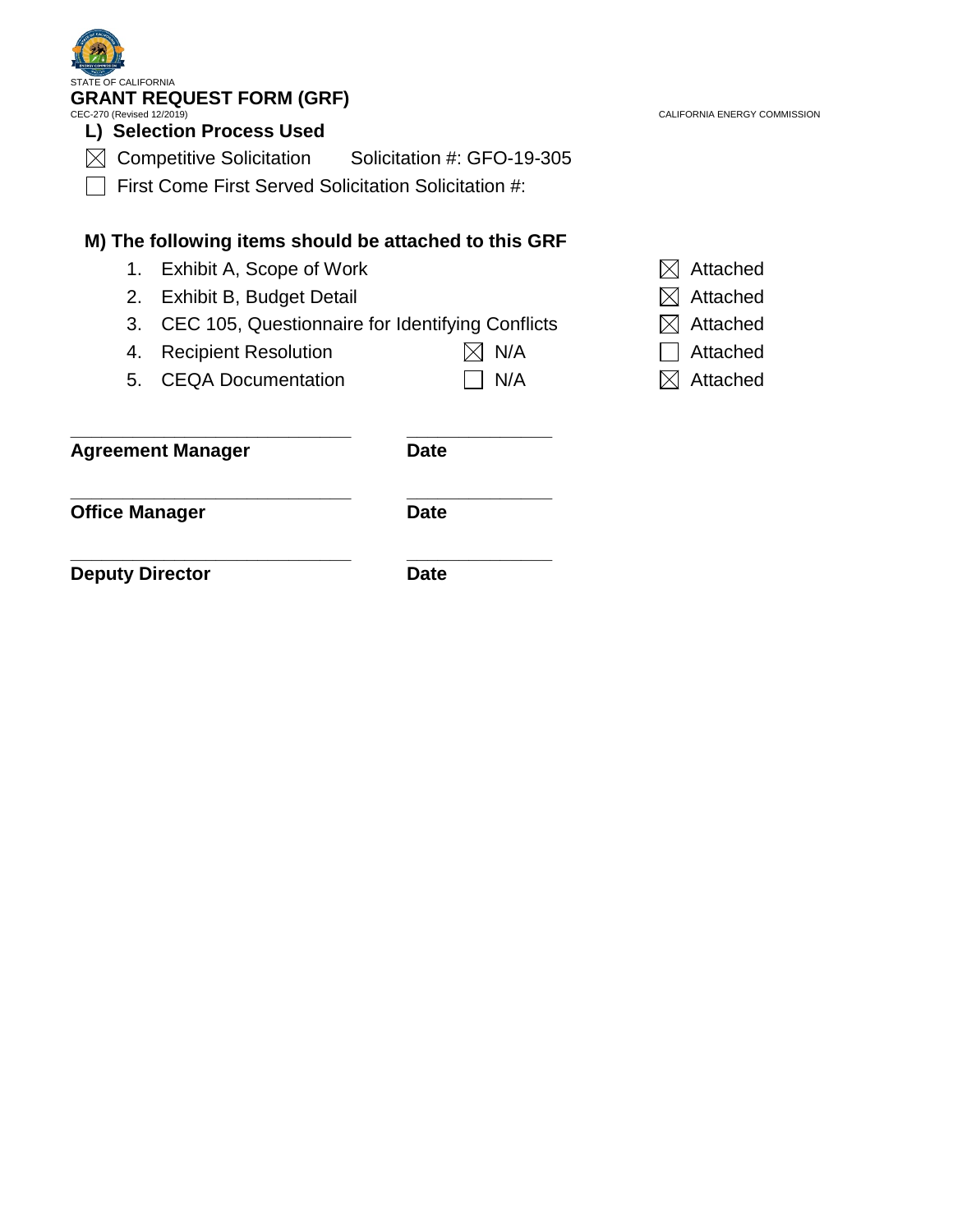#### **I. TASK ACRONYM/TERM LISTS**

#### **A. Task List**

| Task # | CPR <sup>1</sup> | <b>Task Name</b>                                       |
|--------|------------------|--------------------------------------------------------|
|        |                  | <b>General Project Tasks</b>                           |
| າ      |                  | Analysis of Emerging Storage Markets and Cost Modeling |
| 3      | X                | Development and Testing of Large-Area TPV Modules      |
|        | X                | Development of Pilot-Scale System                      |
| 5      |                  | Field Testing of Pilot-scale System at Customer Site   |
| 6      |                  | <b>Evaluation of Project Benefits</b>                  |
|        |                  | Technology/Knowledge Transfer Activities               |
| 8      |                  | <b>Production Readiness Plan</b>                       |

# $\frac{4}{5}$

#### **B. Acronym/Term List**

| Acronym/Term | <b>Meaning</b>                      |
|--------------|-------------------------------------|
| <b>CAM</b>   | <b>Commission Agreement Manager</b> |
| CAO          | <b>Commission Agreement Officer</b> |
| CPR          | <b>Critical Project Review</b>      |
| <b>TAC</b>   | <b>Technical Advisory Committee</b> |
| <b>TPV</b>   | Thermophotovoltaic                  |

 8<br>9

#### **II. PURPOSE OF AGREEMENT, PROBLEM/SOLUTION STATEMENT, AND GOALS AND OBJECTIVES**

#### **A. Purpose of Agreement**

 The purpose of this Agreement is to fund the development and field-testing of a breakthrough energy storage technology at a customer site.  $\frac{16}{17}$ 

### **B. Problem/ Solution Statement**

#### **Problem**

 The electricity generation sector accounts for over 25 percent of all greenhouse gas emissions in the United States, making it a key culprit in global climate change. In California, the impacts of a warming climate are already being acutely experienced in the form of increased wildfire risk. The 2018 wildfire season inflicted over 100 fatalities and \$10 billion in economic damage, while a 24 single Public Safety Power Shutoff can cost residents and businesses over \$1 billion and critically<br>25 endanger elderly and vulnerable populations.<sup>2</sup> Ultra-low-cost electricity storage systems capable 25 endanger elderly and vulnerable populations.<sup>2</sup> Ultra-low-cost electricity storage systems capable  $26$  of storing enough energy to continuously discharge for days or weeks can provide the critical 26 of storing enough energy to continuously discharge for days or weeks can provide the critical<br>27 multi-day resiliency California businesses and communities require, while also supporting a zero- multi-day resiliency California businesses and communities require, while also supporting a zero- carbon grid, based on variable renewables. However, existing storage technologies such as lithium-ion batteries are an order of magnitude too expensive for multi-day storage applications

 $\overline{a}$ 

<span id="page-4-0"></span> Please see subtask 1.3 in Part III of the Scope of Work (General Project Tasks) for a description of Critical Project Review (CPR) Meetings.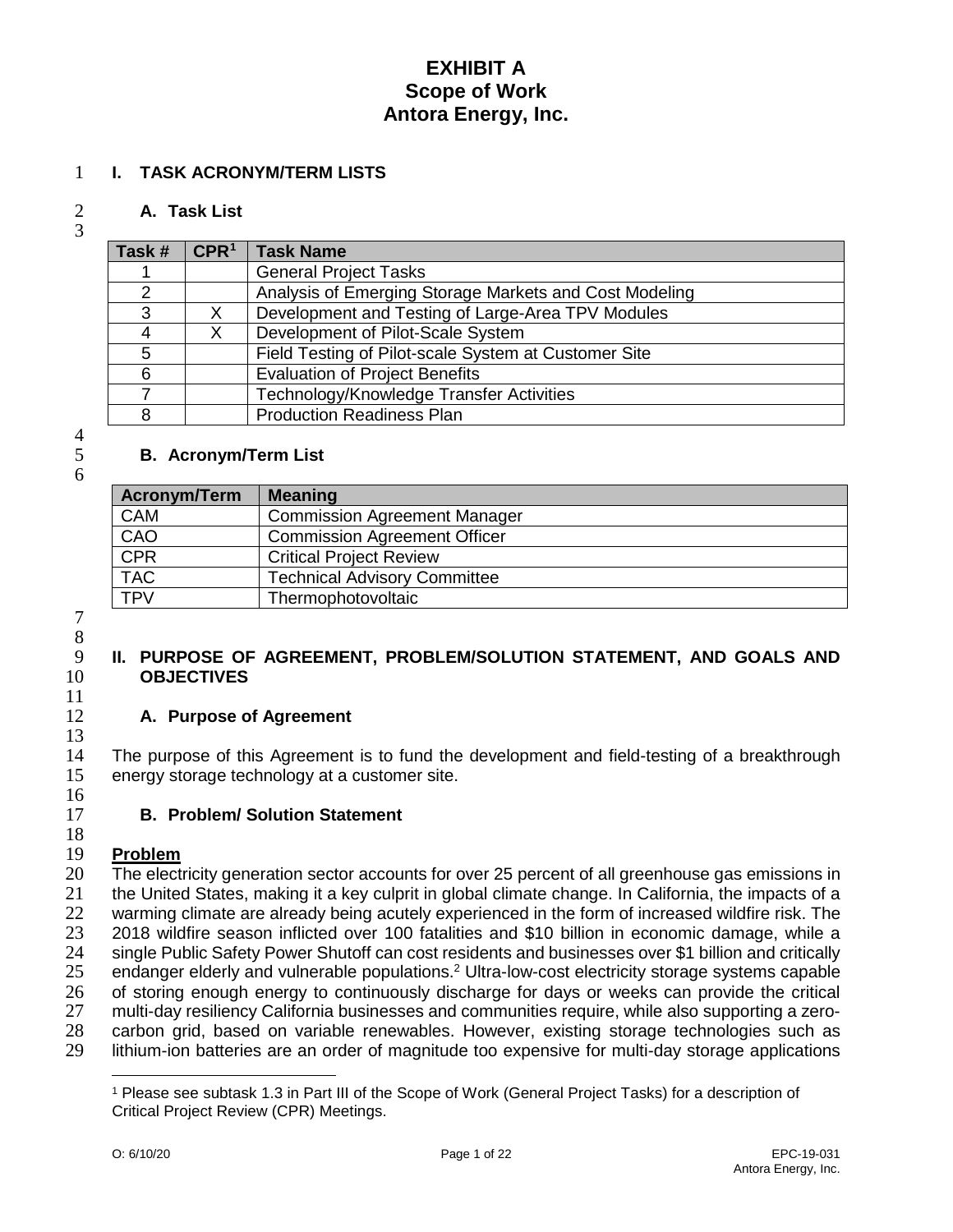1 and are plagued by considerable safety and lifetime concerns, creating the critical need for a new,<br>2 low-cost energy storage technology.

- low-cost energy storage technology.
- 3

19

# 4 **Solution**

Antora has developed a breakthrough energy storage technology that combines an inexpensive 6 solid thermal storage medium with a world-record-breaking thermophotovoltaic (TPV) heat 7 engine. Antora's "thermal battery" is charged by using electricity to resistively heat inexpensive 8 carbon blocks, which are held in a well-insulated container to minimize heat leakage. It is discharged by using specialized photovoltaic panels to convert the heat radiated from the 9 discharged by using specialized photovoltaic panels to convert the heat radiated from the 10 carbon blocks back to electricity. The solid graphite storage material is not flammable, is one of 11 the most thermally and mechanically robust materials used in industry today, and has a well-12 established and conflict-free supply chain, thus eliminating the fire safety, lifecycle, and 13 environmental justice challenges that burden lithium-ion batteries. This combination of a safe,<br>14 Iong-lasting, and ultra-low-cost electrical energy storage system enables the multi-day 14 long-lasting, and ultra-low-cost electrical energy storage system enables the multi-day<br>15 discharge durations required to provide true resiliency in California while supporting the 15 discharge durations required to provide true resiliency in California while supporting the 16 widespread deployment of variable renewable resources required for a zero-carbon grid. Under<br>17 the proposed project, Antora will build and test a first pilot-scale storage system at a customer 17 the proposed project, Antora will build and test a first pilot-scale storage system at a customer 18 site.

#### 20 **C. Goals and Objectives of the Agreement**

# $\frac{21}{22}$ 22 **Agreement Goals**

23 The goals of this Agreement are to:<br>24 • Advance Antora's solid-sta

- 24 Advance Antora's solid-state thermal storage system to TRL6, by demonstrating<br>25 engineering-scale system performance in a relevant field environment engineering-scale system performance in a relevant field environment
- 26 Collect operational data on the pilot system to validate performance and demonstrate a 27 high level of reliability.
- 28 Demonstrate resiliency, emissions reduction, and cost savings of TPV energy storage to 29 co-generation and industrial customers.

30<br>31 31 Ratepayer Benefits:<sup>[2](#page-5-0)</sup> This Agreement will result in the ratepayer benefits of:

- **Lower costs**: The installed capital costs of Antora's thermal battery are expected to be<br>33 20x lower than lithium-ion batteries, which would result in the ability to supply multi-day 33 20x lower than lithium-ion batteries, which would result in the ability to supply multi-day 34 storage services for <\$0.05/kWh.
- 35 **Resiliency**: Antora's low-cost thermal battery could provide the multi-day resiliency that 36 traditional energy storage technologies cannot.
- **17 Increased safety**: Antora's energy storage medium is solid graphite, which is not 38 flammable. The system does not contain toxic or reactive materials, improving system 38 flammable. The system does not contain toxic or reactive materials, improving system safety relative to currently fielded technologies.
- 40 **Economic development**: The objective of the proposed project is to build Antora's first 41 pilot-scale system at a customer site to test system operation in an agricultural combined 42 heat and power application. This will result in immediate job creation, while supporting the

 $\overline{a}$ 

<span id="page-5-0"></span><sup>2</sup> California Public Resources Code, Section 25711.5(a) requires projects funded by the Electric Program Investment Charge (EPIC) to result in ratepayer benefits. The California Public Utilities Commission, which established the EPIC in 2011, defines ratepayer benefits as greater reliability, lower costs, and increased safety (See CPUC "Phase 2" Decision 12-05-037 at page 19, May 24, 2012, http://docs.cpuc.ca.gov/PublishedDocs/WORD\_PDF/FINAL\_DECISION/167664.PDF).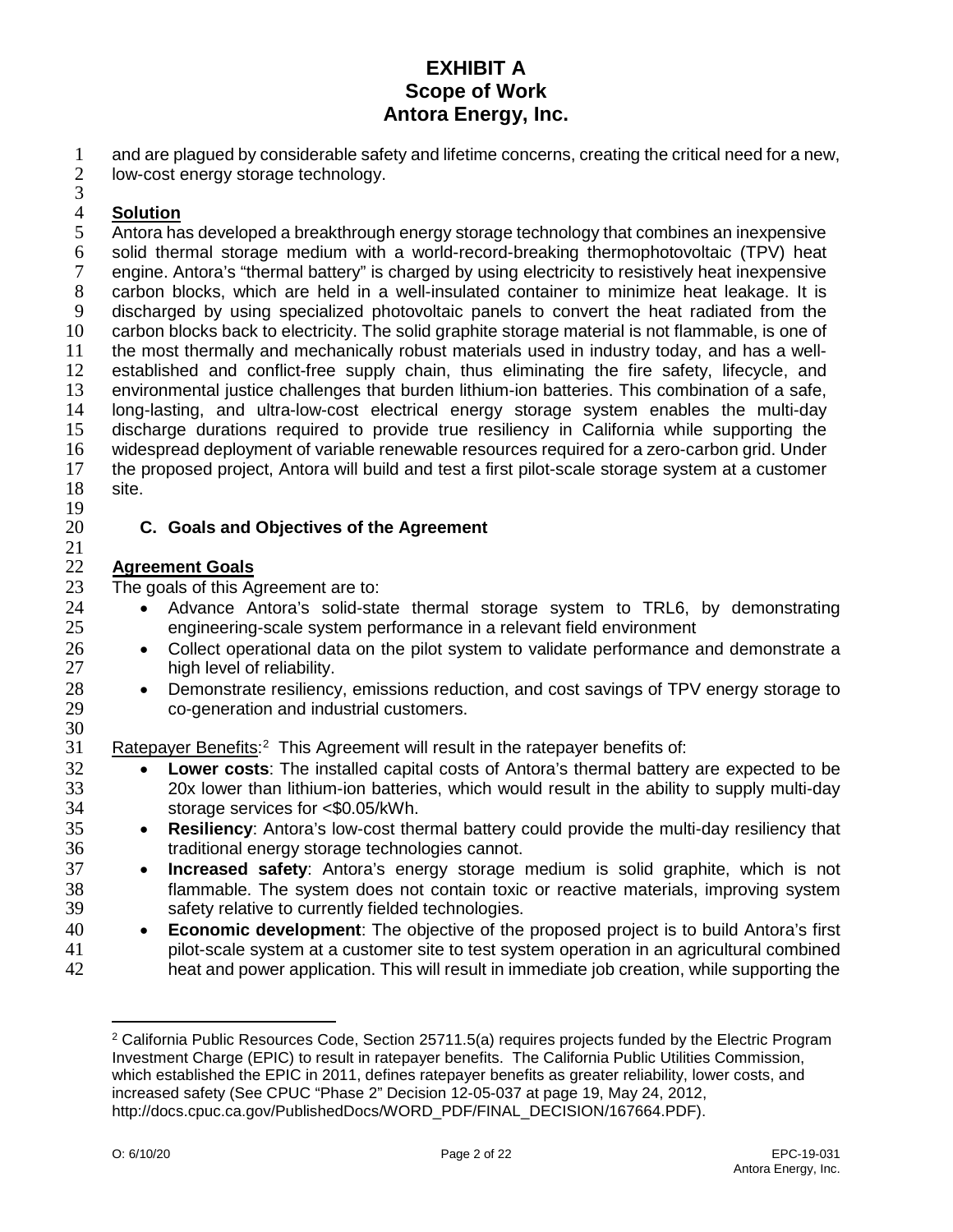- 1 local agricultural economy by stimulating the agricultural cooking and processing industry<br>2 with inexpensive and emission-free heat. with inexpensive and emission-free heat.
- **1 Environmental benefits**: Antora's thermal battery consists primarily of graphite blocks,<br>
4  **Constant** thermal insulation, and photovoltaic modules, all of which are expected to have working 4 thermal insulation, and photovoltaic modules, all of which are expected to have working<br>5 lifetimes of decades and minimal decommissioning issues. Antora's system does not lifetimes of decades and minimal decommissioning issues. Antora's system does not
- 6 contain toxic materials or rely on supply chains with inherent environmental justice issues.<br>7  **Public health**: Antora's technology will be a cornerstone of the transition to a fossil-fuel-**Public health**: Antora's technology will be a cornerstone of the transition to a fossil-fuel-<br>8 free electricity system, thus substantially improving air quality by eliminating >50 kT of 8 free electricity system, thus substantially improving air quality by eliminating  $>50$  kT of 9 MO<sub>x</sub> emissions that disproportionately impact low-income and disadvantaged  $NO<sub>x</sub>$  emissions that disproportionately impact low-income and disadvantaged 10 communities.
- 11 **Energy security**: By supporting the transition to a 100% renewable electricity future, 12 Antora's thermal battery will help eliminate dependence on fossil-fueled resources. This<br>13 benefit will be magnified as electric vehicles further penetrate the market and are benefit will be magnified as electric vehicles further penetrate the market and are 14 increasingly charged with clean and renewable energy.
- 15 *Technological Advancement and Breakthroughs*<sup>[3](#page-6-0)</sup> The Antora team is developing an innovative 16 thermal storage system that solves the two critical challenges that have traditionally hampered 17 this class of technologies by combining a safe, chemically inert, all-solid storage medium with a 18 thermophotovoltaic (TPV) heat engine. Moving to an all-solid carbon storage medium avoids the 19 cost and complexity associated with managing a molten storage medium, and the cost of our<br>20 carbon storage media is expected to be more than 10x lower than conventional molten salts. carbon storage media is expected to be more than 10x lower than conventional molten salts. 21 Further, over the past year, the Antora team has developed the world's most efficient solid-state<br>22 heat engine. By combining standard photovoltaics manufacturing with our novel device design, 22 heat engine. By combining standard photovoltaics manufacturing with our novel device design,<br>23 our TPV heat engine unlocks lower costs and higher efficiencies than conventional heat engines. 23 our TPV heat engine unlocks lower costs and higher efficiencies than conventional heat engines.<br>24 This innovation is the key enabling technology for our energy storage system. This innovation is the key enabling technology for our energy storage system. 25

### 26 **Agreement Objectives**

- 27 The overall objective for this project is to demonstrate a revolutionary energy storage device 28 at a pilot-scale on a customer site. In order for the project to be a success, all sub-components 29 need to be integrated together, and the pilot-scale system must demonstrate all functionality<br>30 of the eventual commercial system.
- of the eventual commercial system.
- 31
- 32 The specific goals of this project are:
- 33 Optimize the system design in order to maximize value, through market analysis and 34 value-stacking available for this technology, to the customer for behind-the-meter 35 applications
- 36 Scale fabrication from the current cell level to the large-area modules necessary for a 37 pilot demonstration
- 38 Establish a supply chain for the construction of a full system
- 39 Demonstrate reliable operation at an industrial customer site
- 40

<span id="page-6-0"></span> $\overline{a}$ <sup>3</sup> California Public Resources Code, Section 25711.5(a) also requires EPIC-funded projects to lead to technological advancement and breakthroughs to overcome barriers that prevent the achievement of the state's statutory and energy goals.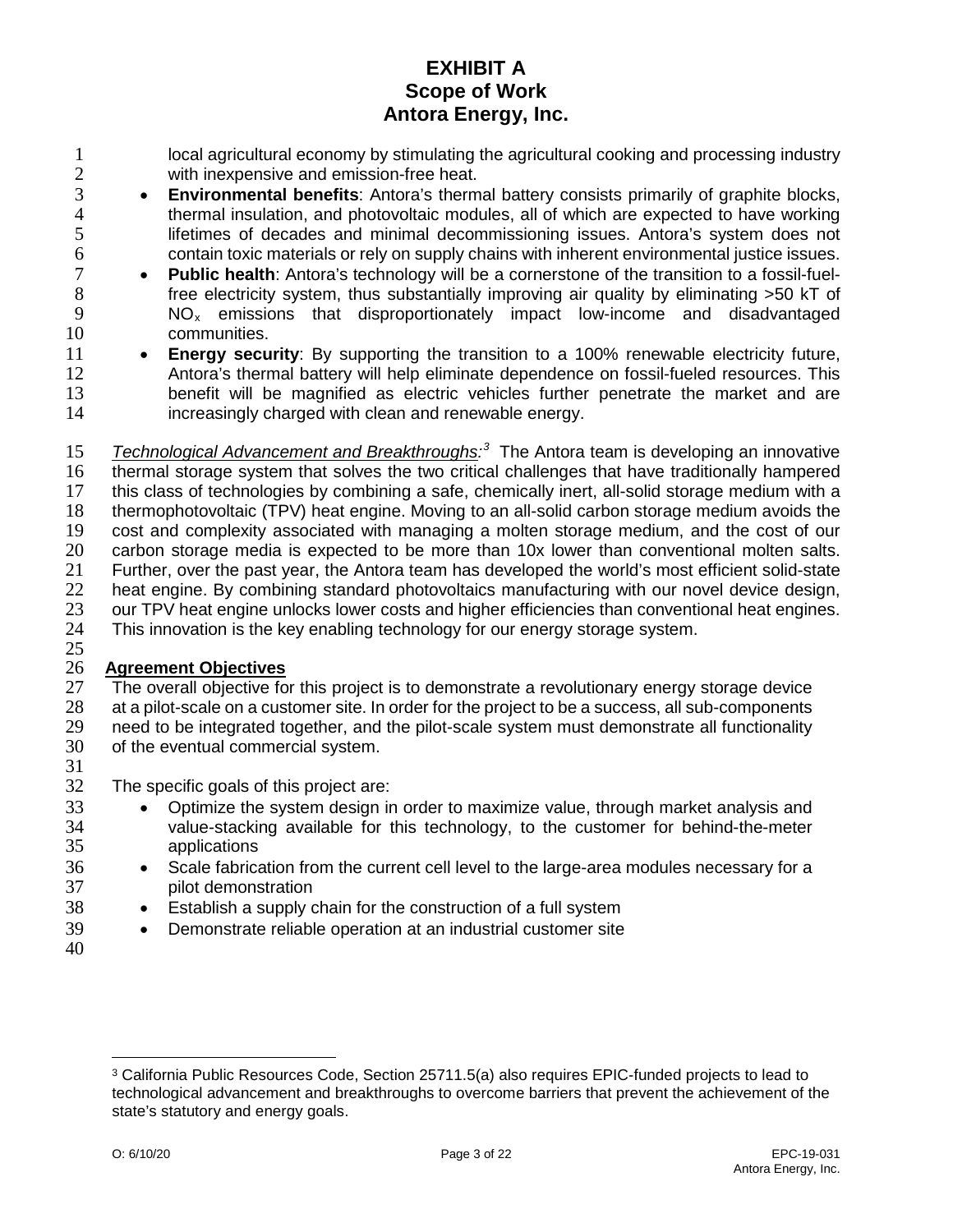#### 1 **TASK 1 GENERAL PROJECT TASKS**

#### $\frac{2}{3}$ 3 **PRODUCTS**

# 4 **Subtask 1.1 Products**

The goal of this subtask is to establish the requirements for submitting project products (e.g., reports, summaries, plans, and presentation materials). Unless otherwise specified by the 7 Commission Agreement Manager (CAM), the Recipient must deliver products as required below<br>8 by the dates listed in the **Project Schedule (Part V).** Products that require a draft version are by the dates listed in the **Project Schedule (Part V).** Products that require a draft version are indicated by marking **"(draft and final)"** after the product name in the "Products" section of the task/subtask. If "(draft and final)" does not appear after the product name, only a final version of the product is required. With respect to due dates within this Scope of Work, **"days"** means working days.

 $\frac{13}{14}$ 

 $\frac{26}{27}$ 

30

34

42<br>43

# 14 **The Recipient shall:**

15 For products that require a draft version, including the Final Report Outline and Final Report

- 16 Submit all draft products to the CAM for review and comment in accordance with the 17 **•** Project Schedule (Part V). The CAM will provide written comments to the Recipient on the Project Schedule (Part V). The CAM will provide written comments to the Recipient on the 18 draft product within 15 days of receipt, unless otherwise specified in the task/subtask for 19 which the product is required.
- 20 Consider incorporating all CAM comments into the final product. If the Recipient disagrees 21 with any comment, provide a written response explaining why the comment was not 22 incorporated into the final product.
- 23 Submit the revised product and responses to comments within 10 days of notice by the 24 CAM, unless the CAM specifies a longer time period, or approves a request for additional 25 time.

#### For products that require a final version only

28 • Submit the product to the CAM for acceptance. The CAM may request minor revisions or 29 explanations prior to acceptance.

#### 31 For all products

<sup>32</sup> • Submit all data and documents required as products in accordance with the following<br>33 **• Instructions for Submitting Electronic Files and Developing Software:** Instructions for Submitting Electronic Files and Developing Software:

# 35 o **Electronic File Format**

Submit all data and documents required as products under this Agreement in 37 an electronic file format that is fully editable and compatible with the Energy 38 Commission's software and Microsoft (MS)-operating computing platforms, or 39 with any other format approved by the CAM. Deliver an electronic copy of the<br>40 full text of any Agreement data and documents in a format specified by the 40 full text of any Agreement data and documents in a format specified by the 41 CAM, such as memory stick or CD-ROM.

The following describes the accepted formats for electronic data and documents provided to the Energy Commission as products under this Agreement, and establishes the software versions that will be required to review and approve all software products:

47 Data sets will be in MS Access or MS Excel file format (version 2007 or later), 48 or any other format approved by the CAM.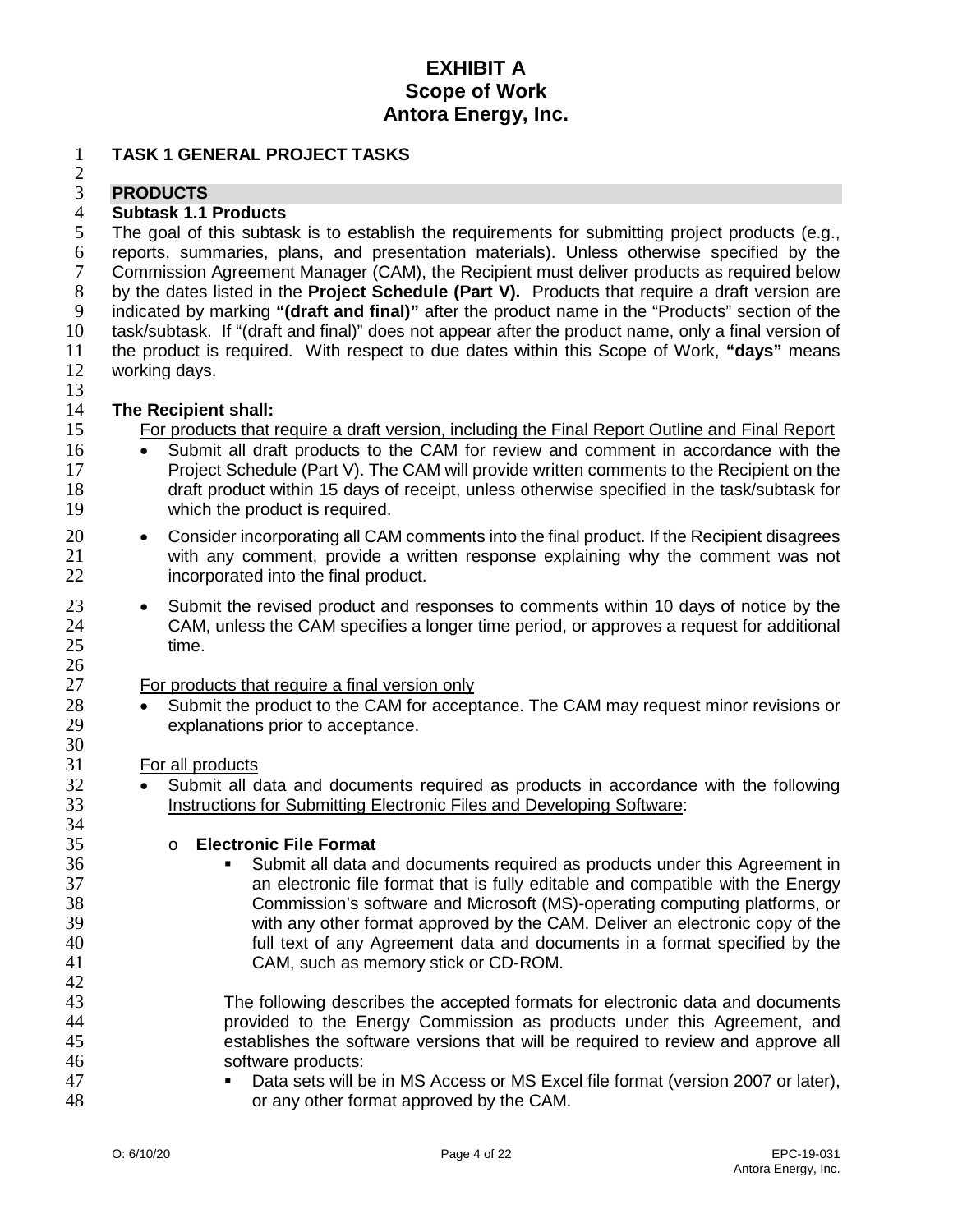| $\mathbf{1}$<br>$\mathbf{2}$<br>3<br>$\overline{4}$<br>5<br>6                           | Text documents will be in MS Word file format, version 2007 or later.<br>٠<br>Documents intended for public distribution will be in PDF file format.<br>The Recipient must also provide the native Microsoft file format.<br>٠<br>Project management documents will be in Microsoft Project file format, version<br>٠<br>2007 or later.                                                                                                                                                                                                                                                                                                                                                                                                                                                                                                                                           |
|-----------------------------------------------------------------------------------------|-----------------------------------------------------------------------------------------------------------------------------------------------------------------------------------------------------------------------------------------------------------------------------------------------------------------------------------------------------------------------------------------------------------------------------------------------------------------------------------------------------------------------------------------------------------------------------------------------------------------------------------------------------------------------------------------------------------------------------------------------------------------------------------------------------------------------------------------------------------------------------------|
| 7<br>$8\,$<br>9<br>10<br>11<br>12<br>13<br>14<br>15<br>16<br>17<br>18<br>19<br>20<br>21 | <b>Software Application Development</b><br>$\circ$<br>Use the following standard Application Architecture components in compatible<br>versions for any software application development required by this Agreement<br>(e.g., databases, models, modeling tools), unless the CAM approves other<br>software applications such as open source programs:<br>Microsoft ASP.NET framework (version 3.5 and up). Recommend 4.0.<br>Microsoft Internet Information Services (IIS), (version 6 and up)<br>٠<br>Recommend 7.5.<br>Visual Studio.NET (version 2008 and up). Recommend 2010.<br>٠<br>C# Programming Language with Presentation (UI), Business Object and Data<br>٠<br>Layers.<br>SQL (Structured Query Language).<br>٠<br>Microsoft SQL Server 2008, Stored Procedures. Recommend 2008<br>٠<br>R <sub>2</sub> .<br>Microsoft SQL Reporting Services. Recommend 2008 R2.<br>٠ |
| 22<br>23<br>24<br>25<br>26<br>27                                                        | XML (external interfaces).<br>٠<br>Any exceptions to the Electronic File Format requirements above must be approved<br>in writing by the CAM. The CAM will consult with the Energy Commission's Information<br>Technology Services Branch to determine whether the exceptions are allowable.                                                                                                                                                                                                                                                                                                                                                                                                                                                                                                                                                                                      |
| 28                                                                                      | <b>MEETINGS</b>                                                                                                                                                                                                                                                                                                                                                                                                                                                                                                                                                                                                                                                                                                                                                                                                                                                                   |
| 29                                                                                      | <b>Subtask 1.2 Kick-off Meeting</b>                                                                                                                                                                                                                                                                                                                                                                                                                                                                                                                                                                                                                                                                                                                                                                                                                                               |
| 30<br>31<br>32                                                                          | The goal of this subtask is to establish the lines of communication and procedures for<br>implementing this Agreement.                                                                                                                                                                                                                                                                                                                                                                                                                                                                                                                                                                                                                                                                                                                                                            |
| 33                                                                                      | The Recipient shall:                                                                                                                                                                                                                                                                                                                                                                                                                                                                                                                                                                                                                                                                                                                                                                                                                                                              |
| 34<br>35<br>36<br>37<br>38<br>39<br>40<br>41                                            | Attend a "Kick-off" meeting with the CAM, the Commission Agreement Officer (CAO), and<br>any other Energy Commission staff relevant to the Agreement. The Recipient will bring its<br>Project Manager and any other individuals designated by the CAM to this meeting. The<br>administrative and technical aspects of the Agreement will be discussed at the meeting.<br>Prior to the meeting, the CAM will provide an agenda to all potential meeting participants.<br>The meeting may take place in person or by electronic conferencing (e.g., WebEx), with<br>approval of the CAM.                                                                                                                                                                                                                                                                                            |
| 42                                                                                      | The administrative portion of the meeting will include discussion of the following:                                                                                                                                                                                                                                                                                                                                                                                                                                                                                                                                                                                                                                                                                                                                                                                               |
| 43                                                                                      | Terms and conditions of the Agreement;<br>$\circ$                                                                                                                                                                                                                                                                                                                                                                                                                                                                                                                                                                                                                                                                                                                                                                                                                                 |
| 44                                                                                      | Administrative products (subtask 1.1);<br>$\circ$                                                                                                                                                                                                                                                                                                                                                                                                                                                                                                                                                                                                                                                                                                                                                                                                                                 |
| 45                                                                                      | CPR meetings (subtask 1.3);<br>$\circ$                                                                                                                                                                                                                                                                                                                                                                                                                                                                                                                                                                                                                                                                                                                                                                                                                                            |
| 46                                                                                      | Match fund documentation (subtask 1.7);<br>$\circ$                                                                                                                                                                                                                                                                                                                                                                                                                                                                                                                                                                                                                                                                                                                                                                                                                                |
| 47                                                                                      | Permit documentation (subtask 1.8);<br>$\circ$                                                                                                                                                                                                                                                                                                                                                                                                                                                                                                                                                                                                                                                                                                                                                                                                                                    |
| 48                                                                                      | Subcontracts (subtask 1.9); and<br>$\circ$                                                                                                                                                                                                                                                                                                                                                                                                                                                                                                                                                                                                                                                                                                                                                                                                                                        |
| 49                                                                                      | Any other relevant topics.<br>$\circ$                                                                                                                                                                                                                                                                                                                                                                                                                                                                                                                                                                                                                                                                                                                                                                                                                                             |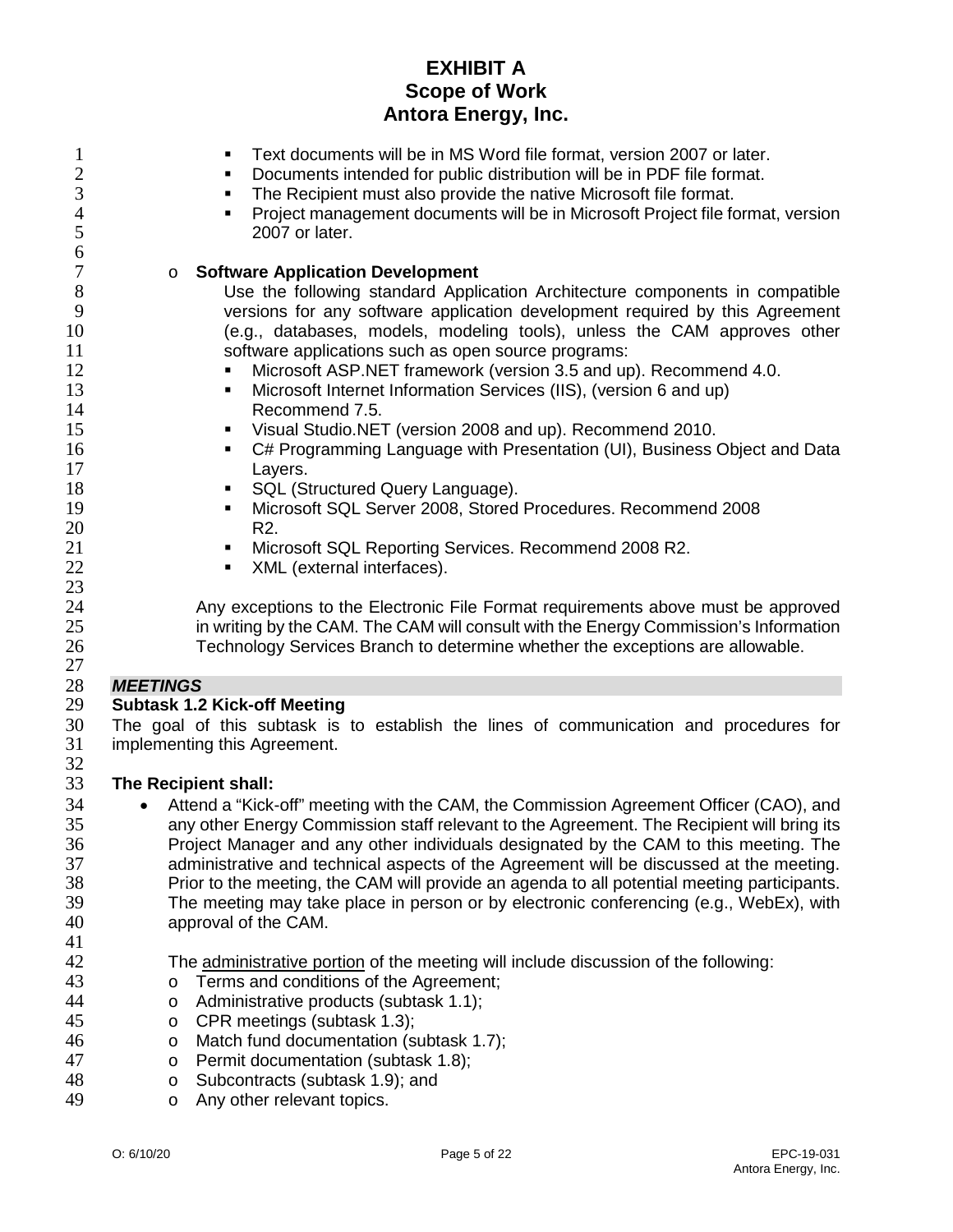| $\mathbf{1}$        | The technical portion of the meeting will include discussion of the following:                                                                                                            |
|---------------------|-------------------------------------------------------------------------------------------------------------------------------------------------------------------------------------------|
| $\overline{c}$<br>3 | The CAM's expectations for accomplishing tasks described in the Scope of Work;<br>$\circ$                                                                                                 |
| $\overline{4}$      | An updated Project Schedule;<br>$\circ$<br>Technical products (subtask 1.1);                                                                                                              |
| 5                   | $\circ$<br>Progress reports and invoices (subtask 1.5);                                                                                                                                   |
| 6                   | $\circ$<br>Final Report (subtask 1.6);<br>$\circ$                                                                                                                                         |
| $\tau$              | Technical Advisory Committee meetings (subtasks 1.10 and 1.11); and<br>$\circ$                                                                                                            |
| $8\,$               | Any other relevant topics.<br>$\circ$                                                                                                                                                     |
| 9                   |                                                                                                                                                                                           |
| 10                  | Provide an Updated Project Schedule, List of Match Funds, and List of Permits, as needed<br>$\bullet$                                                                                     |
| 11                  | to reflect any changes in the documents.                                                                                                                                                  |
| 12                  |                                                                                                                                                                                           |
| 13                  | The CAM shall:                                                                                                                                                                            |
| 14                  | Designate the date and location of the meeting.                                                                                                                                           |
| 15                  | Send the Recipient a Kick-off Meeting Agenda.<br>$\bullet$                                                                                                                                |
| 16                  |                                                                                                                                                                                           |
| 17                  | <b>Recipient Products:</b>                                                                                                                                                                |
| 18                  | Updated Project Schedule (if applicable)                                                                                                                                                  |
| 19                  | Updated List of Match Funds (if applicable)<br>$\bullet$                                                                                                                                  |
| 20                  | Updated List of Permits (if applicable)<br>$\bullet$                                                                                                                                      |
| 21                  |                                                                                                                                                                                           |
| 22                  | <b>CAM Product:</b>                                                                                                                                                                       |
| 23                  | Kick-off Meeting Agenda<br>$\bullet$                                                                                                                                                      |
| 24                  |                                                                                                                                                                                           |
| 25                  | <b>Subtask 1.3 Critical Project Review (CPR) Meetings</b>                                                                                                                                 |
| 26<br>27            | The goal of this subtask is to determine if the project should continue to receive Energy<br>Commission funding, and if so whether any modifications must be made to the tasks, products, |
| 28                  | schedule, or budget. CPR meetings provide the opportunity for frank discussions between the                                                                                               |
| 29                  | Energy Commission and the Recipient. As determined by the CAM, discussions may include                                                                                                    |
| 30                  | project status, challenges, successes, advisory group findings and recommendations, final report                                                                                          |
| 31                  | preparation, and progress on technical transfer and production readiness activities (if applicable).                                                                                      |
| 32                  | Participants will include the CAM and the Recipient, and may include the CAO and any other                                                                                                |
| 33                  | individuals selected by the CAM to provide support to the Energy Commission.                                                                                                              |
| 34                  |                                                                                                                                                                                           |
| 35                  | CPR meetings generally take place at key, predetermined points in the Agreement, as determined                                                                                            |
|                     |                                                                                                                                                                                           |

 by the CAM and as shown in the Task List on page 1 of this Exhibit. However, the CAM may 37 schedule additional CPR meetings as necessary. The budget will be reallocated to cover the 38 additional costs borne by the Recipient, but the overall Agreement amount will not increase. CPR 38 additional costs borne by the Recipient, but the overall Agreement amount will not increase. CPR<br>39 meetings generally take place at the Energy Commission, but they may take place at another meetings generally take place at the Energy Commission, but they may take place at another 40 location, or may be conducted via electronic conferencing (e.g., WebEx) as determined by the 41 CAM. CAM.

#### $\frac{42}{43}$ **The Recipient shall:**

- Prepare a *CPR Report* for each CPR meeting that: (1) discusses the progress of the 45 Agreement toward achieving its goals and objectives; and (2) includes recommendations<br>46 and conclusions regarding continued work on the project. and conclusions regarding continued work on the project.
- Submit the CPR Report along with any other *Task Products* that correspond to the technical task for which the CPR meeting is required (i.e., if a CPR meeting is required for Task 2, submit the Task 2 products along with the CPR Report).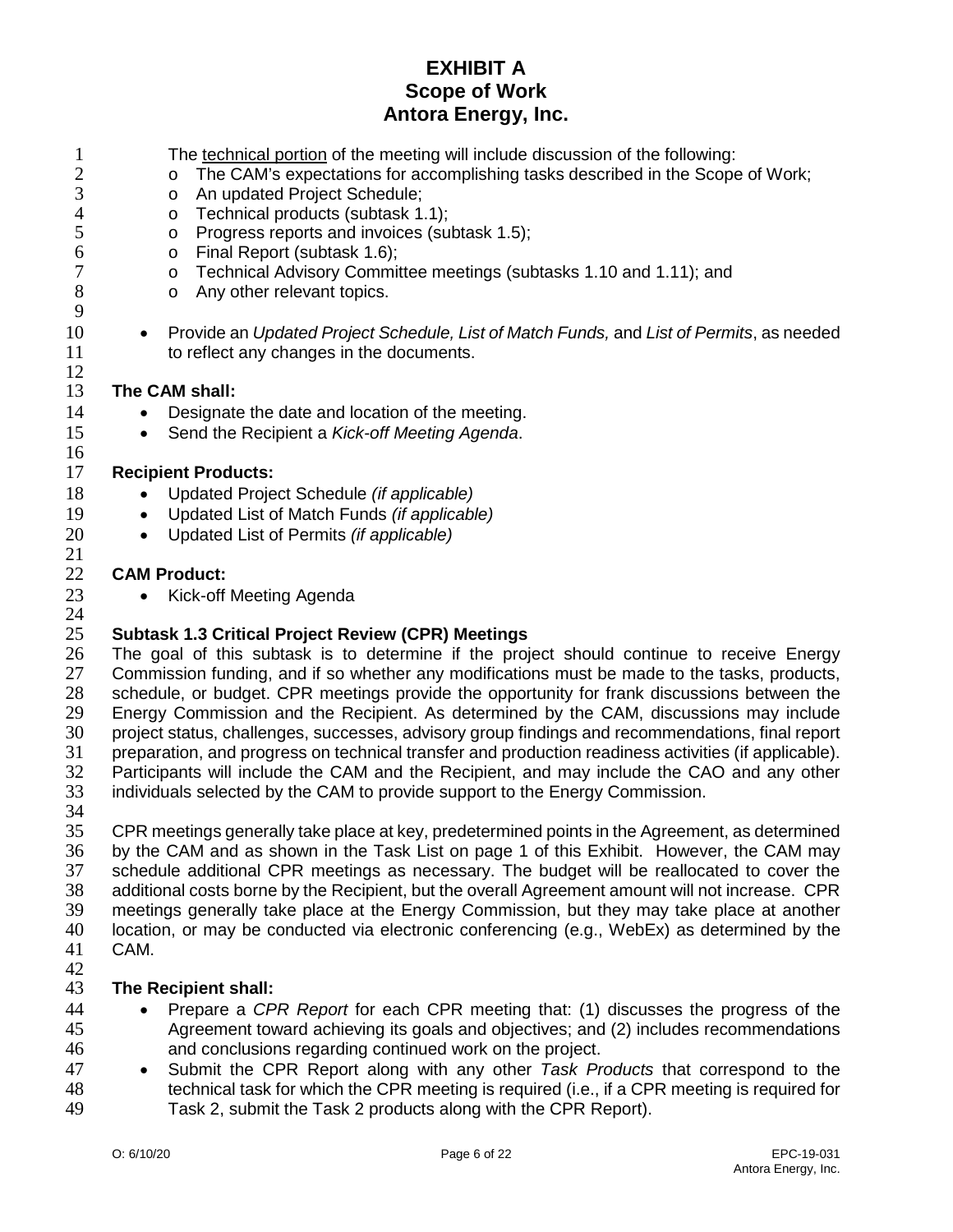- 1 Attend the CPR meeting.<br>2 Present the CPR Report
	- Present the CPR Report and any other required information at each CPR meeting.

#### 4 **The CAM shall:**

 $\frac{3}{4}$ 

- 5 Determine the location, date, and time of each CPR meeting with the Recipient's input.
- 6 Send the Recipient a *CPR Agenda* and a *List of Expected CPR Participants* in advance 7 of the CPR meeting. If applicable, the agenda will include a discussion of match funding<br>8 and permits. 8 and permits.<br>9 • Conduct and
- 9 Conduct and make a record of each CPR meeting. Provide the Recipient with a *Schedule*  10 *for Providing a Progress Determination* on continuation of the project.
- 11 Determine whether to continue the project, and if so whether modifications are needed to the tasks. schedule. products. or budget for the remainder of the Agreement. If the CAM 12 the tasks, schedule, products, or budget for the remainder of the Agreement. If the CAM 13 concludes that satisfactory progress is not being made, this conclusion will be referred to
- the Deputy Director of the Energy Research and Development Division.<br>15 Provide the Recipient with a Progress Determination on continuation • Provide the Recipient with a *Progress Determination* on continuation of the project, in 16 accordance with the schedule. The Progress Determination may include a requirement 17 that the Recipient revise one or more products.

#### 18<br>19 **Recipient Products:**

- 20 CPR Report(s)
- 21 Task Products (draft and/or final as specified in the task)

#### $\frac{22}{23}$ **CAM Products:**

- 24 CPR Agenda
- 25 List of Expected CPR Participants
- 26 Schedule for Providing a Progress Determination
- 27 Progress Determination

# $\frac{28}{29}$

# 29 **Subtask 1.4 Final Meeting**

- The goal of this subtask is to complete the closeout of this Agreement.
- 31<br>32

38

#### **The Recipient shall:**

- 33 Meet with Energy Commission staff to present project findings, conclusions, and 34 recommendations. The final meeting must be completed during the closeout of this 35 Agreement. This meeting will be attended by the Recipient and CAM, at a minimum. The 36 meeting may occur in person or by electronic conferencing (e.g., WebEx), with approval of the CAM.
- 39 The technical and administrative aspects of Agreement closeout will be discussed at the 40 meeting, which may be divided into two separate meetings at the CAM's discretion.
- 41 o The technical portion of the meeting will involve the presentation of findings,<br>42 conclusions, and recommended next steps (if any) for the Agreement. The CAM will conclusions, and recommended next steps (if any) for the Agreement. The CAM will 43 determine the appropriate meeting participants.
- 44 o The administrative portion of the meeting will involve a discussion with the CAM and the CAO of the following Agreement closeout items: the CAO of the following Agreement closeout items:
- 46 Disposition of any state-owned equipment.
- 47 **Need to file a Uniform Commercial Code Financing Statement (Form UCC-1)**<br>48 **All Energy Commission's interest in patented technology.** regarding the Energy Commission's interest in patented technology.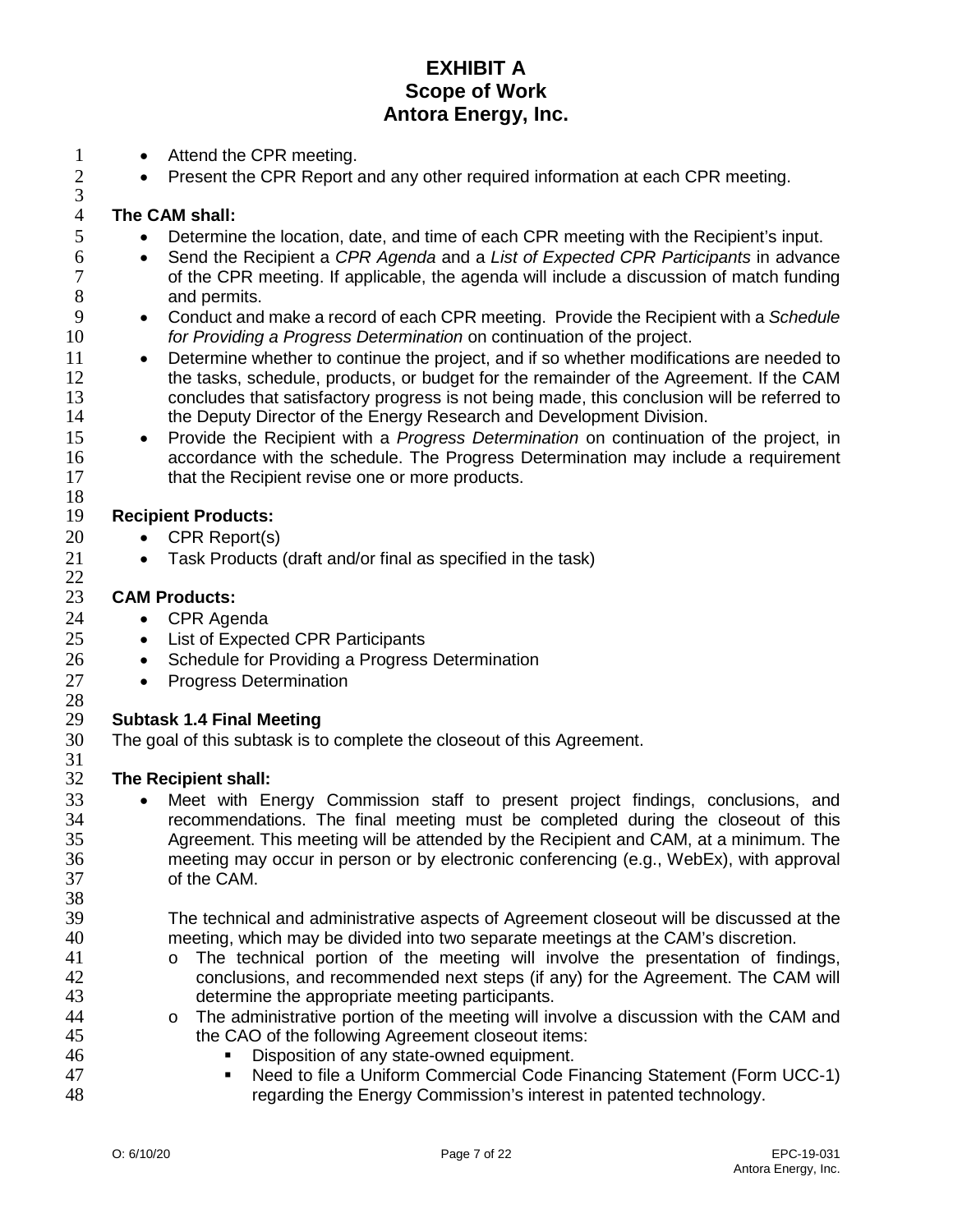| $\mathbf{1}$<br>$\overline{2}$             | The Energy Commission's request for specific "generated" data (not already<br>provided in Agreement products).                                |
|--------------------------------------------|-----------------------------------------------------------------------------------------------------------------------------------------------|
| $\overline{3}$<br>$\overline{\mathcal{A}}$ | Need to document the Recipient's disclosure of "subject inventions" developed<br>$\blacksquare$<br>under the Agreement.                       |
| 5<br>6                                     | "Surviving" Agreement provisions such as repayment provisions and<br>$\blacksquare$<br>confidential products.                                 |
| $\boldsymbol{7}$                           | Final invoicing and release of retention.<br>$\blacksquare$                                                                                   |
| 8<br>9                                     | Prepare a Final Meeting Agreement Summary that documents any agreement made<br>between the Recipient and Commission staff during the meeting. |
| 10                                         | Prepare a Schedule for Completing Agreement Closeout Activities.                                                                              |
| 11<br>12                                   | Provide All Draft and Final Written Products on a CD-ROM or USB memory stick,<br>$\bullet$<br>organized by the tasks in the Agreement.        |
| 13                                         |                                                                                                                                               |
| 14                                         | <b>Products:</b>                                                                                                                              |
| 15                                         | Final Meeting Agreement Summary (if applicable)                                                                                               |
| 16                                         | Schedule for Completing Agreement Closeout Activities<br>$\bullet$                                                                            |
| 17                                         | All Draft and Final Written Products<br>$\bullet$                                                                                             |
| 18                                         |                                                                                                                                               |
| 19                                         | <b>REPORTS AND INVOICES</b>                                                                                                                   |
| 20                                         | <b>Subtask 1.5 Progress Reports and Invoices</b>                                                                                              |
| 21                                         | The goals of this subtask are to: (1) periodically verify that satisfactory and continued progress is                                         |
| 22                                         | made towards achieving the project objectives of this Agreement; and (2) ensure that invoices                                                 |
| 23                                         | contain all required information and are submitted in the appropriate format.                                                                 |
| 24                                         |                                                                                                                                               |
| 25                                         | The Recipient shall:                                                                                                                          |
| 26                                         | Submit a monthly Progress Report to the CAM. Each progress report must:                                                                       |
| 27                                         | Summarize progress made on all Agreement activities as specified in the scope of<br>$\circ$                                                   |
| 28                                         | work for the preceding month, including accomplishments, problems, milestones,                                                                |
| 29                                         | products, schedule, fiscal status, and an assessment of the ability to complete the                                                           |
| 30                                         | Agreement within the current budget and any anticipated cost overruns. See the                                                                |
| 31                                         | Progress Report Format Attachment for the recommended specifications.                                                                         |
| 32                                         | Submit a monthly or quarterly Invoice that follows the instructions in the "Payment of Funds"<br>$\bullet$                                    |
| 33                                         | section of the terms and conditions, including a financial report on Match Fund and in-state                                                  |
| 34                                         | expenditures.                                                                                                                                 |
| 35                                         |                                                                                                                                               |
| 36                                         | <b>Products:</b>                                                                                                                              |
| 37                                         | <b>Progress Reports</b>                                                                                                                       |
| 38                                         | Invoices                                                                                                                                      |
| 39<br>40                                   |                                                                                                                                               |
|                                            | <b>Subtask 1.6 Final Report</b>                                                                                                               |

41 The goal of this subtask is to prepare a comprehensive Final Report that describes the original<br>42 purpose, approach, results, and conclusions of the work performed under this Agreement. The 42 purpose, approach, results, and conclusions of the work performed under this Agreement. The 43 CAM will review the Final Report, which will be due at least two months before the Agreement CAM will review the Final Report, which will be due at least **two months** before the Agreement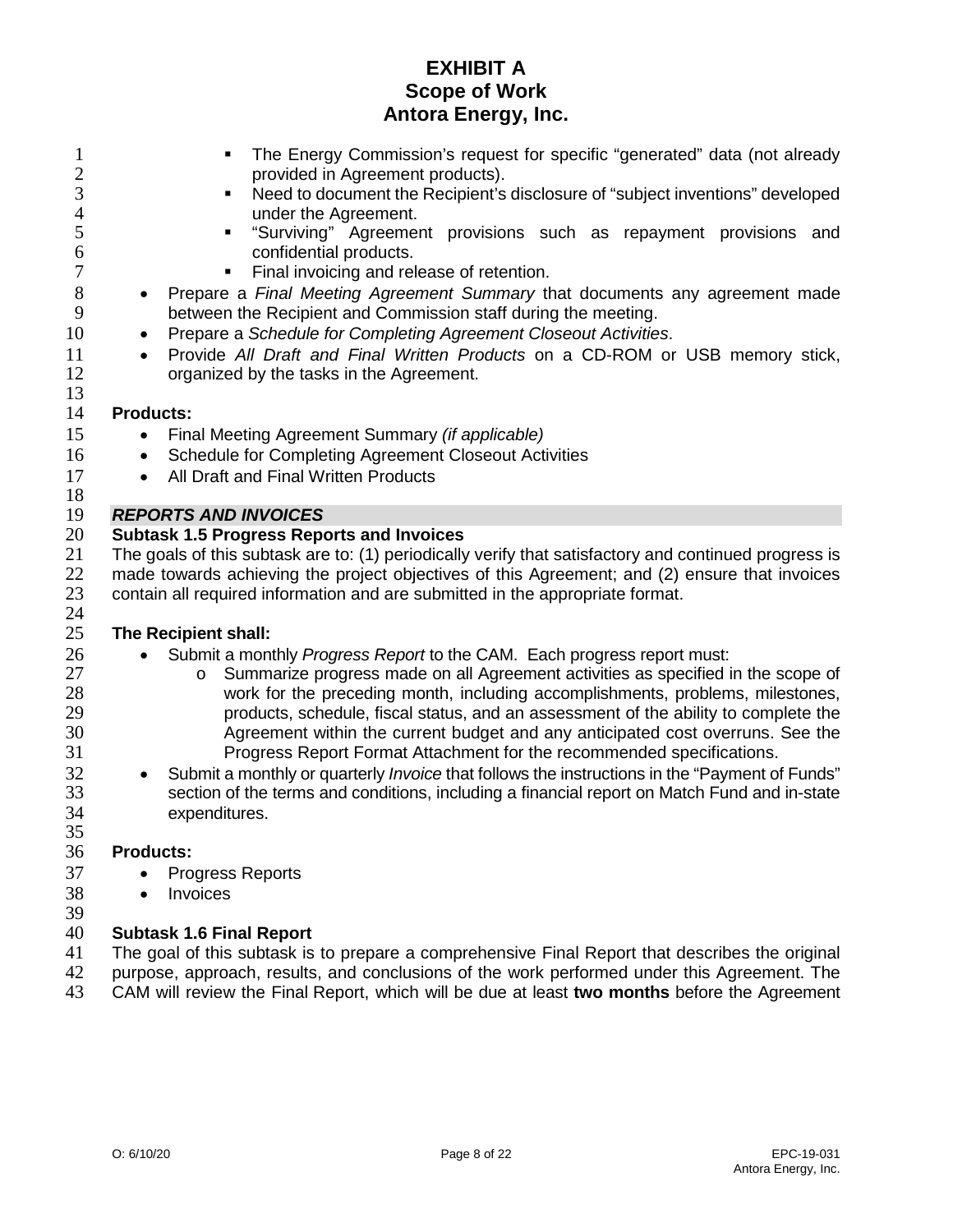| $\mathbf{1}$<br>$\overline{c}$<br>$\overline{3}$ | end date. When creating the Final Report Outline and the Final Report, the Recipient must use<br>the Style Manual provided by the CAM.                   |
|--------------------------------------------------|----------------------------------------------------------------------------------------------------------------------------------------------------------|
| $\overline{\mathcal{A}}$<br>5                    | <b>Subtask 1.6.1 Final Report Outline</b>                                                                                                                |
| 6                                                | The Recipient shall:                                                                                                                                     |
| $\tau$<br>$8\,$<br>$\mathbf{9}$                  | Prepare a Final Report Outline in accordance with the Style Manual provided by the CAM.<br>(See Task 1.1 for requirements for draft and final products.) |
| 10                                               | <b>Recipient Products:</b>                                                                                                                               |
| 11<br>12                                         | Final Report Outline (draft and final)                                                                                                                   |
| 13                                               | <b>CAM Product:</b>                                                                                                                                      |
| 14                                               | <b>Style Manual</b><br>$\bullet$                                                                                                                         |
| 15                                               | <b>Comments on Draft Final Report Outline</b><br>$\bullet$                                                                                               |
| 16                                               | Acceptance of Final Report Outline<br>$\bullet$                                                                                                          |
| 17                                               |                                                                                                                                                          |
| 18                                               | <b>Subtask 1.6.2 Final Report</b>                                                                                                                        |
| 19                                               |                                                                                                                                                          |
| 20                                               | The Recipient shall:                                                                                                                                     |
| 21                                               | Prepare a Final Report for this Agreement in accordance with the approved Final Report                                                                   |
| 22                                               | Outline, Style Manual, and Final Report Template provided by the CAM with the following                                                                  |
| 23                                               | considerations:                                                                                                                                          |
| 24<br>25                                         | Ensure that the report includes the following items, in the following order:<br>$\circ$<br>Cover page (required)<br>٠                                    |
| 26                                               | Credits page on the reverse side of cover with legal disclaimer (required)<br>٠                                                                          |
| 27                                               | Acknowledgements page (optional)<br>٠                                                                                                                    |
| 28                                               | Preface (required)<br>٠                                                                                                                                  |
| 29                                               | Abstract, keywords, and citation page (required)<br>٠                                                                                                    |
| 30                                               | Table of Contents (required, followed by List of Figures and List of Tables,<br>٠                                                                        |
| 31                                               | if needed)                                                                                                                                               |
| 32                                               | Executive summary (required)<br>п.                                                                                                                       |
| 33                                               | Body of the report (required)                                                                                                                            |
| 34                                               | References (if applicable)<br>٠                                                                                                                          |
| 35                                               | Glossary/Acronyms (If more than 10 acronyms or abbreviations are used,                                                                                   |
| 36                                               | it is required.)                                                                                                                                         |
| 37                                               | Bibliography (if applicable)<br>٠                                                                                                                        |
| 38                                               | Appendices (if applicable) (Create a separate volume if very large.)<br>٠<br>٠                                                                           |
| 39<br>40                                         | Attachments (if applicable)<br>Ensure that the document is written in the third person.<br>$\circ$                                                       |
| 41                                               | Ensure that the Executive Summary is understandable to the lay public.<br>$\circ$                                                                        |
| 42                                               | Briefly summarize the completed work. Succinctly describe the project<br>٠                                                                               |
| 43                                               | results and whether or not the project goals were accomplished.                                                                                          |
| 44                                               | Identify which specific ratepayers can benefit from the project results<br>٠                                                                             |
| 45                                               | and how they can achieve the benefits.                                                                                                                   |
| 46                                               | If it's necessary to use a technical term in the Executive Summary,<br>٠                                                                                 |
| 47                                               | provide a brief definition or explanation when the technical term is first                                                                               |
| 48                                               | used.                                                                                                                                                    |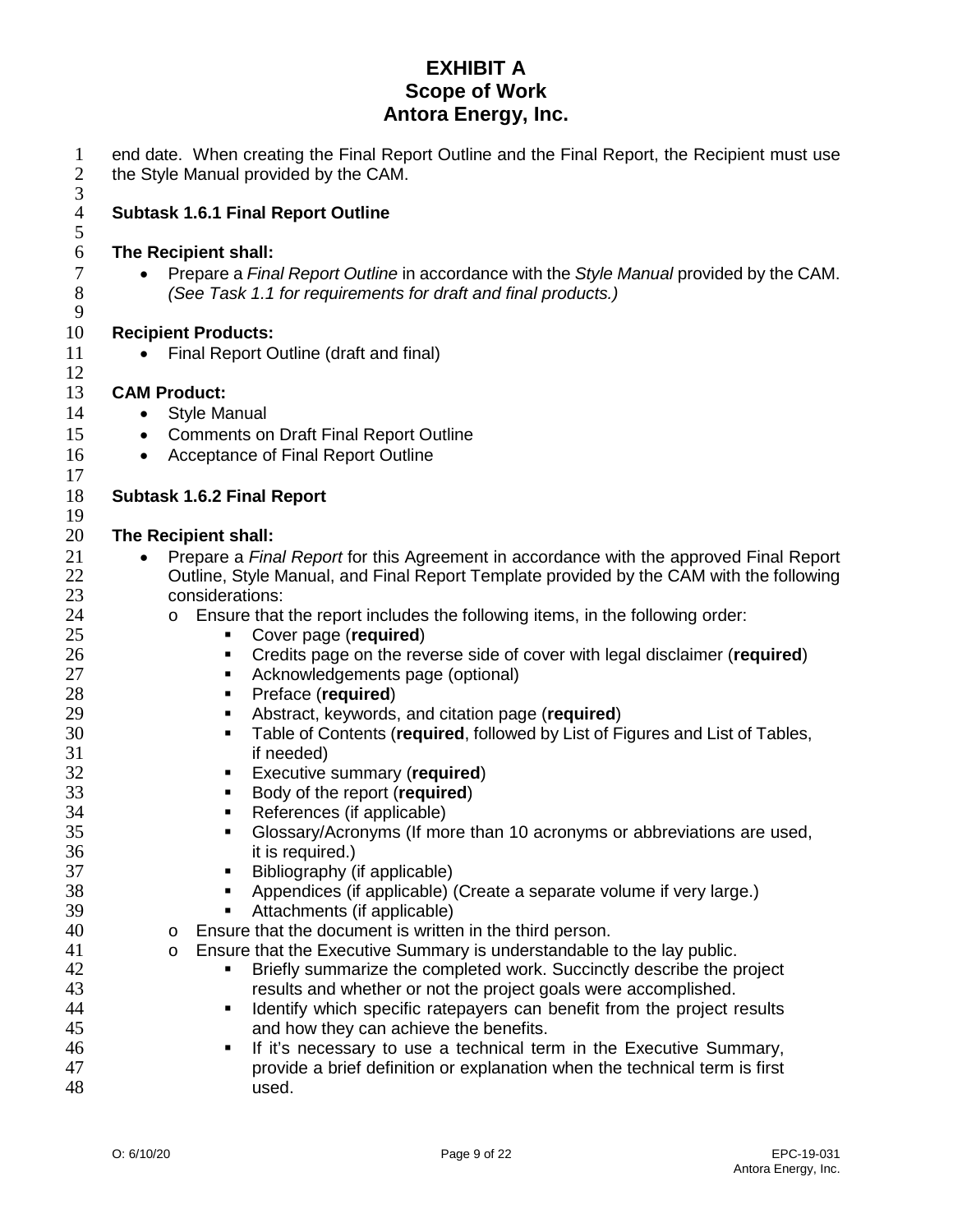- 1 o Follow the Style Guide format requirements for headings, figures/tables, citations, and<br>2 acronyms/abbreviations. 2 acronyms/abbreviations.<br>3 o Ensure that the docum
- 3 o Ensure that the document omits subjective comments and opinions. However,<br>4 recommendations in the conclusion of the report are allowed. 4 recommendations in the conclusion of the report are allowed.<br>5 o lnclude a brief description of the project results in the Abstract
- 5 o Include a brief description of the project results in the Abstract.<br>6 Submit a draft of the report to the CAM for review and comment.
- 6 Submit a draft of the report to the CAM for review and comment. The CAM will provide<br>7 written comments to the Recipient on the draft product within 15 days of receipt 7 written comments to the Recipient on the draft product within 15 days of receipt<br>8 Consider incorporating all CAM comments into the Final Report. If the Recipient c
- 8 Consider incorporating all CAM comments into the Final Report. If the Recipient disagrees<br>9 with any comment, provide a written response explaining why the comment was not with any comment, provide a written response explaining why the comment was not 10 incorporated into the final product
- 11 Submit the revised Final Report and responses to comments within 10 days of notice by 12 the CAM, unless the CAM specifies a longer time period or approves a request for additional time. additional time.
- 14 Submit one bound copy of the *Final Report* to the CAM along with *Written Responses to*  15 *Comments on the Draft Final Report*.

#### $\frac{16}{17}$ Products:

- 18 Final Report (draft and final)
- 19 Written Responses to Comments on the Draft Final Report

#### $\frac{20}{21}$ **CAM Product:**

22 • Written Comments on the Draft Final Report

# 24 *MATCH FUNDS, PERMITS, AND SUBCONTRACTS*

#### 25 **Subtask 1.7 Match Funds**

26 The goal of this subtask is to ensure that the Recipient obtains any match funds planned for this 27 Agreement and applies them to the Agreement during the Agreement term.

 $\frac{28}{29}$ 

23

29 While the costs to obtain and document match funds are not reimbursable under this Agreement,<br>30 the Recipient may spend match funds for this task. The Recipient may only spend match funds 30 the Recipient may spend match funds for this task. The Recipient may only spend match funds<br>31 during the Agreement term, either concurrently or prior to the use of Energy Commission funds. 31 during the Agreement term, either concurrently or prior to the use of Energy Commission funds.<br>32 Match funds must be identified in writing, and the Recipient must obtain any associated Match funds must be identified in writing, and the Recipient must obtain any associated 33 commitments before incurring any costs for which the Recipient will request reimbursement.

#### 34<br>35 35 **The Recipient shall:**

- <sup>36</sup> Prepare a *Match Funds Status Letter* that documents the match funds committed to this<br>37  **Agreement. If no match funds were part of the proposal that led to the Energy Commission** 37 Agreement. If <u>no match funds</u> were part of the proposal that led to the Energy Commission<br>38 awarding this Agreement and none have been identified at the time this Agreement starts, awarding this Agreement and none have been identified at the time this Agreement starts, 39 then state this in the letter.
- 40
- 41 If match funds were a part of the proposal that led to the Energy Commission awarding 42 this Agreement, then provide in the letter:
- 43 **43** o A list of the match funds that identifies:<br>44 **Figure 1** The amount of cash match funds.
- 44 The amount of cash match funds, their source(s) (including a contact name,<br>45 address, and telephone number), and the task(s) to which the match funds will address, and telephone number), and the task(s) to which the match funds will 46 be applied.
- 47 **The amount of each in-kind contribution, a description of the contribution type** 48 (e.g., property, services), the documented market or book value, the source 49 (including a contact name, address, and telephone number), and the task(s) to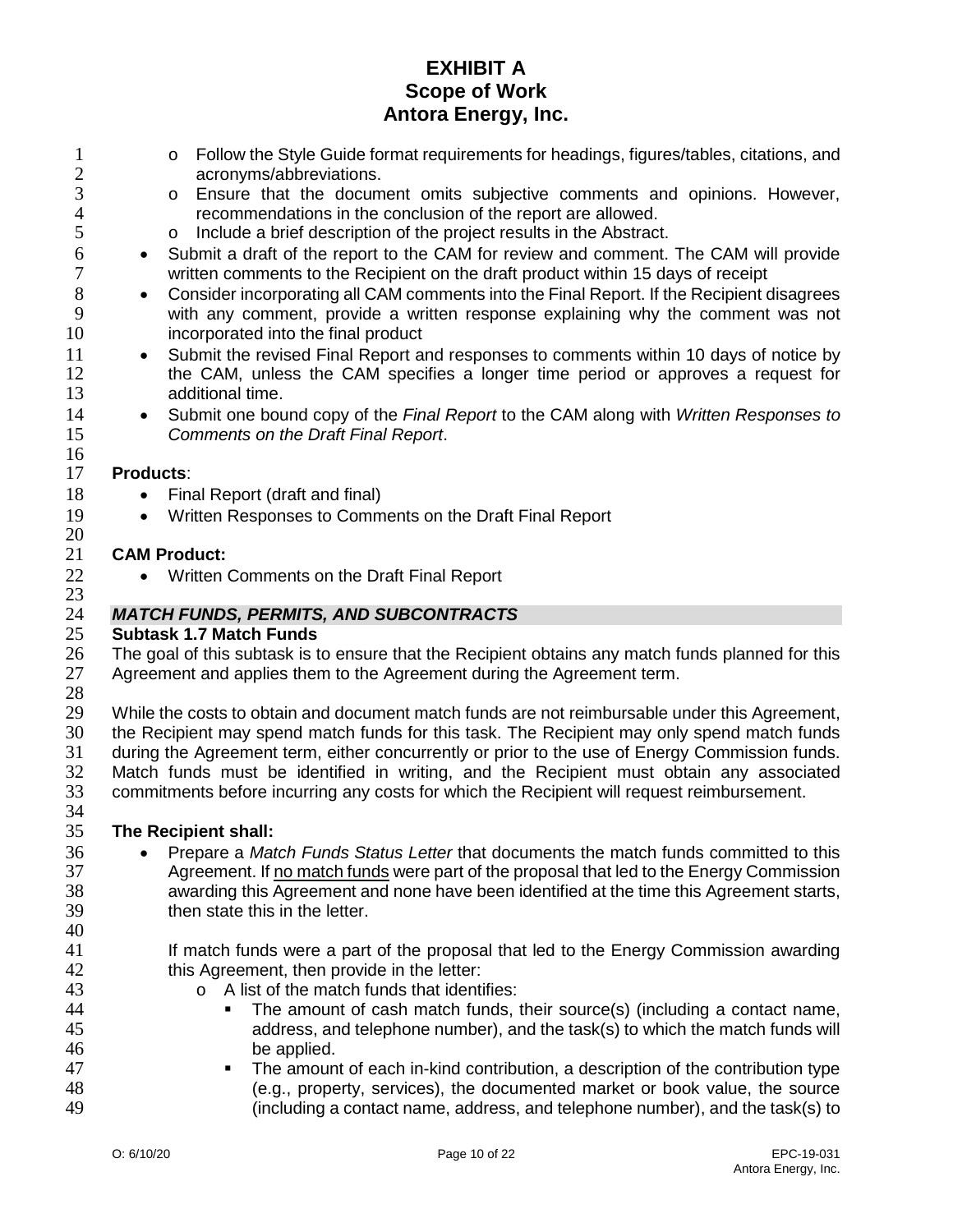| 1<br>$\frac{2}{3}$<br>$\overline{4}$<br>5<br>6<br>7<br>8<br>9<br>10<br>11<br>12<br>13<br>14 | which the match funds will be applied. If the in-kind contribution is equipment<br>or other tangible or real property, the Recipient must identify its owner and<br>provide a contact name, address, telephone number, and the address where<br>the property is located.<br>If different from the solicitation application, provide a letter of commitment from<br>an authorized representative of each source of match funding that the funds or<br>contributions have been secured.<br>At the Kick-off meeting, discuss match funds and the impact on the project if they are<br>significantly reduced or not obtained as committed. If applicable, match funds will be<br>included as a line item in the progress reports and will be a topic at CPR meetings.<br>Provide a Supplemental Match Funds Notification Letter to the CAM of receipt of additional<br>$\bullet$<br>match funds.<br>Provide a Match Funds Reduction Notification Letter to the CAM if existing match funds<br>are reduced during the course of the Agreement. Reduction of match funds may trigger a |
|---------------------------------------------------------------------------------------------|----------------------------------------------------------------------------------------------------------------------------------------------------------------------------------------------------------------------------------------------------------------------------------------------------------------------------------------------------------------------------------------------------------------------------------------------------------------------------------------------------------------------------------------------------------------------------------------------------------------------------------------------------------------------------------------------------------------------------------------------------------------------------------------------------------------------------------------------------------------------------------------------------------------------------------------------------------------------------------------------------------------------------------------------------------------------------------|
| 15                                                                                          | CPR meeting.                                                                                                                                                                                                                                                                                                                                                                                                                                                                                                                                                                                                                                                                                                                                                                                                                                                                                                                                                                                                                                                                     |
| 16                                                                                          |                                                                                                                                                                                                                                                                                                                                                                                                                                                                                                                                                                                                                                                                                                                                                                                                                                                                                                                                                                                                                                                                                  |
| 17                                                                                          | <b>Products:</b>                                                                                                                                                                                                                                                                                                                                                                                                                                                                                                                                                                                                                                                                                                                                                                                                                                                                                                                                                                                                                                                                 |
| 18                                                                                          | <b>Match Funds Status Letter</b>                                                                                                                                                                                                                                                                                                                                                                                                                                                                                                                                                                                                                                                                                                                                                                                                                                                                                                                                                                                                                                                 |
| 19                                                                                          | Supplemental Match Funds Notification Letter (if applicable)<br>٠                                                                                                                                                                                                                                                                                                                                                                                                                                                                                                                                                                                                                                                                                                                                                                                                                                                                                                                                                                                                                |
| 20                                                                                          | Match Funds Reduction Notification Letter (if applicable)<br>$\bullet$                                                                                                                                                                                                                                                                                                                                                                                                                                                                                                                                                                                                                                                                                                                                                                                                                                                                                                                                                                                                           |
| 21                                                                                          |                                                                                                                                                                                                                                                                                                                                                                                                                                                                                                                                                                                                                                                                                                                                                                                                                                                                                                                                                                                                                                                                                  |
| 22                                                                                          | <b>Subtask 1.8 Permits</b>                                                                                                                                                                                                                                                                                                                                                                                                                                                                                                                                                                                                                                                                                                                                                                                                                                                                                                                                                                                                                                                       |
| 23                                                                                          | The goal of this subtask is to obtain all permits required for work completed under this Agreement                                                                                                                                                                                                                                                                                                                                                                                                                                                                                                                                                                                                                                                                                                                                                                                                                                                                                                                                                                               |
| 24                                                                                          | in advance of the date they are needed to keep the Agreement schedule on track. Permit costs                                                                                                                                                                                                                                                                                                                                                                                                                                                                                                                                                                                                                                                                                                                                                                                                                                                                                                                                                                                     |
| 25                                                                                          | and the expenses associated with obtaining permits are not reimbursable under this Agreement,                                                                                                                                                                                                                                                                                                                                                                                                                                                                                                                                                                                                                                                                                                                                                                                                                                                                                                                                                                                    |
| 26                                                                                          | with the exception of costs incurred by University of California recipients. Permits must be                                                                                                                                                                                                                                                                                                                                                                                                                                                                                                                                                                                                                                                                                                                                                                                                                                                                                                                                                                                     |
| 27<br>28                                                                                    | identified and obtained before the Recipient may incur any costs related to the use of the permit(s)                                                                                                                                                                                                                                                                                                                                                                                                                                                                                                                                                                                                                                                                                                                                                                                                                                                                                                                                                                             |
| 29                                                                                          | for which the Recipient will request reimbursement.                                                                                                                                                                                                                                                                                                                                                                                                                                                                                                                                                                                                                                                                                                                                                                                                                                                                                                                                                                                                                              |
| 30                                                                                          | The Recipient shall:                                                                                                                                                                                                                                                                                                                                                                                                                                                                                                                                                                                                                                                                                                                                                                                                                                                                                                                                                                                                                                                             |
| 31                                                                                          |                                                                                                                                                                                                                                                                                                                                                                                                                                                                                                                                                                                                                                                                                                                                                                                                                                                                                                                                                                                                                                                                                  |
| 32                                                                                          | Prepare a Permit Status Letter that documents the permits required to conduct this<br>Agreement. If no permits are required at the start of this Agreement, then state this in the                                                                                                                                                                                                                                                                                                                                                                                                                                                                                                                                                                                                                                                                                                                                                                                                                                                                                               |
| 33                                                                                          | letter. If permits will be required during the course of the Agreement, provide in the letter:                                                                                                                                                                                                                                                                                                                                                                                                                                                                                                                                                                                                                                                                                                                                                                                                                                                                                                                                                                                   |
| 34                                                                                          | $\circ$ A list of the permits that identifies: (1) the type of permit; and (2) the name,                                                                                                                                                                                                                                                                                                                                                                                                                                                                                                                                                                                                                                                                                                                                                                                                                                                                                                                                                                                         |
| 35                                                                                          | address, and telephone number of the permitting jurisdictions or lead agencies.                                                                                                                                                                                                                                                                                                                                                                                                                                                                                                                                                                                                                                                                                                                                                                                                                                                                                                                                                                                                  |
| 36                                                                                          | The schedule the Recipient will follow in applying for and obtaining the permits.<br>O                                                                                                                                                                                                                                                                                                                                                                                                                                                                                                                                                                                                                                                                                                                                                                                                                                                                                                                                                                                           |
| 37                                                                                          |                                                                                                                                                                                                                                                                                                                                                                                                                                                                                                                                                                                                                                                                                                                                                                                                                                                                                                                                                                                                                                                                                  |
| 38                                                                                          | The list of permits and the schedule for obtaining them will be discussed at the Kick-off                                                                                                                                                                                                                                                                                                                                                                                                                                                                                                                                                                                                                                                                                                                                                                                                                                                                                                                                                                                        |
| 39                                                                                          | meeting (subtask 1.2), and a timetable for submitting the updated list, schedule, and                                                                                                                                                                                                                                                                                                                                                                                                                                                                                                                                                                                                                                                                                                                                                                                                                                                                                                                                                                                            |
| 40                                                                                          | copies of the permits will be developed. The impact on the project if the permits are not                                                                                                                                                                                                                                                                                                                                                                                                                                                                                                                                                                                                                                                                                                                                                                                                                                                                                                                                                                                        |
| 41                                                                                          | obtained in a timely fashion or are denied will also be discussed. If applicable, permits will                                                                                                                                                                                                                                                                                                                                                                                                                                                                                                                                                                                                                                                                                                                                                                                                                                                                                                                                                                                   |
| 42                                                                                          | be included as a line item in progress reports and will be a topic at CPR meetings.                                                                                                                                                                                                                                                                                                                                                                                                                                                                                                                                                                                                                                                                                                                                                                                                                                                                                                                                                                                              |
| 43                                                                                          | If during the course of the Agreement additional permits become necessary, then provide                                                                                                                                                                                                                                                                                                                                                                                                                                                                                                                                                                                                                                                                                                                                                                                                                                                                                                                                                                                          |
| 44                                                                                          | the CAM with an Updated List of Permits (including the appropriate information on each                                                                                                                                                                                                                                                                                                                                                                                                                                                                                                                                                                                                                                                                                                                                                                                                                                                                                                                                                                                           |
| 45                                                                                          | permit) and an Updated Schedule for Acquiring Permits.                                                                                                                                                                                                                                                                                                                                                                                                                                                                                                                                                                                                                                                                                                                                                                                                                                                                                                                                                                                                                           |
| 46                                                                                          | Send the CAM a Copy of Each Approved Permit.                                                                                                                                                                                                                                                                                                                                                                                                                                                                                                                                                                                                                                                                                                                                                                                                                                                                                                                                                                                                                                     |
| 47                                                                                          | If during the course of the Agreement permits are not obtained on time or are denied,<br>$\bullet$                                                                                                                                                                                                                                                                                                                                                                                                                                                                                                                                                                                                                                                                                                                                                                                                                                                                                                                                                                               |
| 48                                                                                          | notify the CAM within 5 days. Either of these events may trigger a CPR meeting.                                                                                                                                                                                                                                                                                                                                                                                                                                                                                                                                                                                                                                                                                                                                                                                                                                                                                                                                                                                                  |
|                                                                                             |                                                                                                                                                                                                                                                                                                                                                                                                                                                                                                                                                                                                                                                                                                                                                                                                                                                                                                                                                                                                                                                                                  |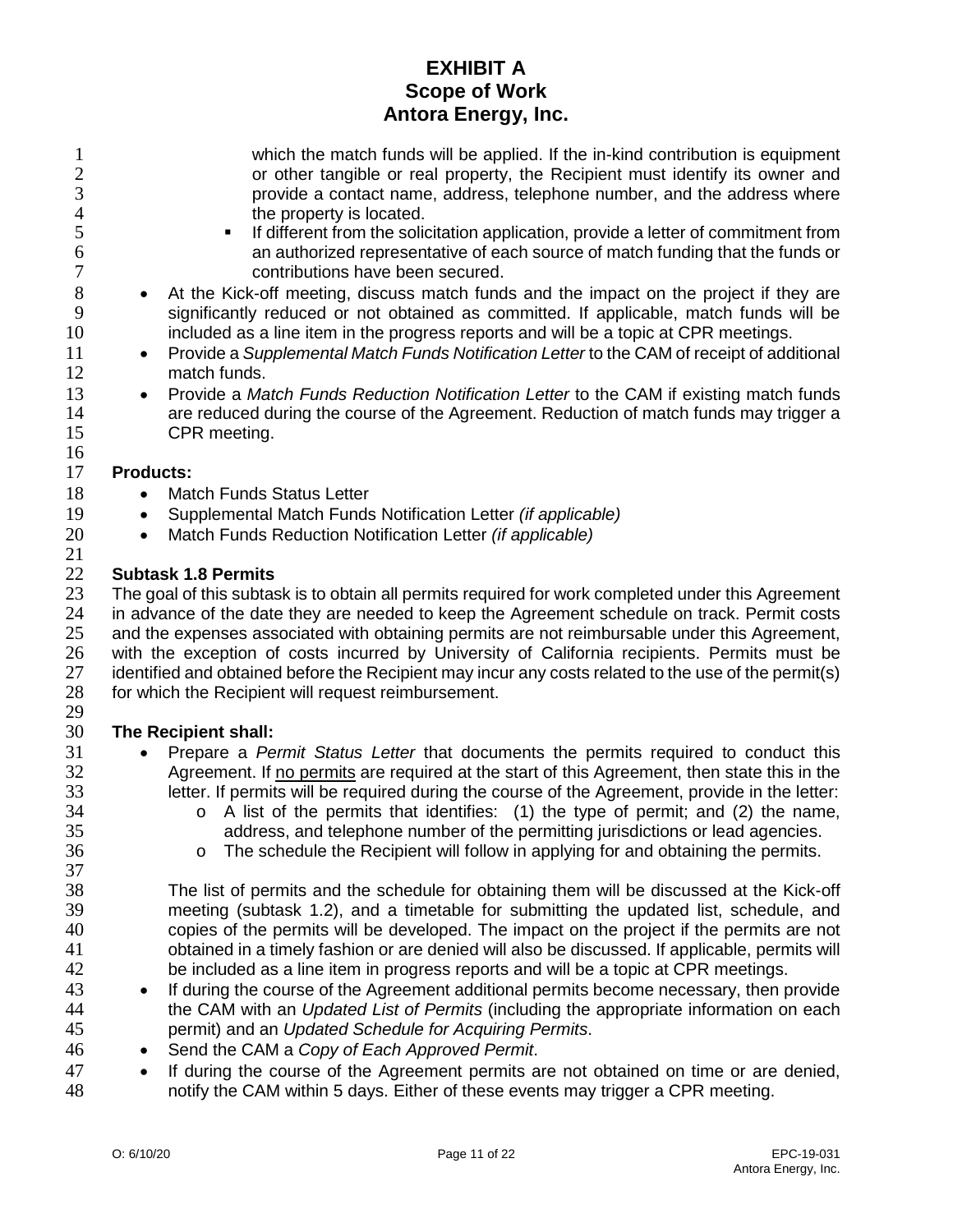# **Products:**

- Permit Status Letter
- Updated List of Permits *(if applicable)*
- Updated Schedule for Acquiring Permits *(if applicable)*
- Copy of Each Approved Permit *(if applicable)*

# **Subtask 1.9 Subcontracts**

8 The goals of this subtask are to: (1) procure subcontracts required to carry out the tasks under<br>9 this Agreement: and (2) ensure that the subcontracts are consistent with the terms and conditions 9 this Agreement; and (2) ensure that the subcontracts are consistent with the terms and conditions 10 of this Agreement. of this Agreement.

#### **The Recipient shall:**

- 13 Manage and coordinate subcontractor activities in accordance with the requirements of **this Agreement.**
- 15 Incorporate this Agreement by reference into each subcontract.
- Include any required Energy Commission flow-down provisions in each subcontract, in addition to a statement that the terms of this Agreement will prevail if they conflict with the 18 subcontract terms.
- If required by the CAM, submit a draft of each *Subcontract* required to conduct the work under this Agreement.
- Submit a final copy of the executed subcontract.
- <sup>22</sup> Notify and receive written approval from the CAM prior to adding any new subcontractors<br><sup>23</sup> (see the discussion of subcontractor additions in the terms and conditions). (see the discussion of subcontractor additions in the terms and conditions).

#### **Products:**

• Subcontracts *(draft if required by the CAM)*

# *TECHNICAL ADVISORY COMMITTEE*

# **Subtask 1.10 Technical Advisory Committee (TAC)**

- The goal of this subtask is to create an advisory committee for this Agreement. The TAC should be composed of diverse professionals. The composition will vary depending on interest, availability, and need. TAC members will serve at the CAM's discretion. The purpose of the TAC is to:
- Provide guidance in project direction. The guidance may include scope and methodologies, timing, and coordination with other projects. The guidance may be based  $\frac{36}{37}$  on:
- 37 o Technical area expertise;<br>38 o Knowledge of market app
	-
- 38 o Knowledge of market applications; or<br>39 o Linkages between the agreement work 39 o Linkages between the agreement work and other past, present, or future projects (both <br>40 oublic and private sectors) that TAC members are aware of in a particular area. public and private sectors) that TAC members are aware of in a particular area.
- Review products and provide recommendations for needed product adjustments, refinements, or enhancements.
- Evaluate the tangible benefits of the project to the state of California, and provide recommendations as needed to enhance the benefits.
- Provide recommendations regarding information dissemination, market pathways, or commercialization strategies relevant to the project products.
- The TAC may be composed of qualified professionals spanning the following types of disciplines: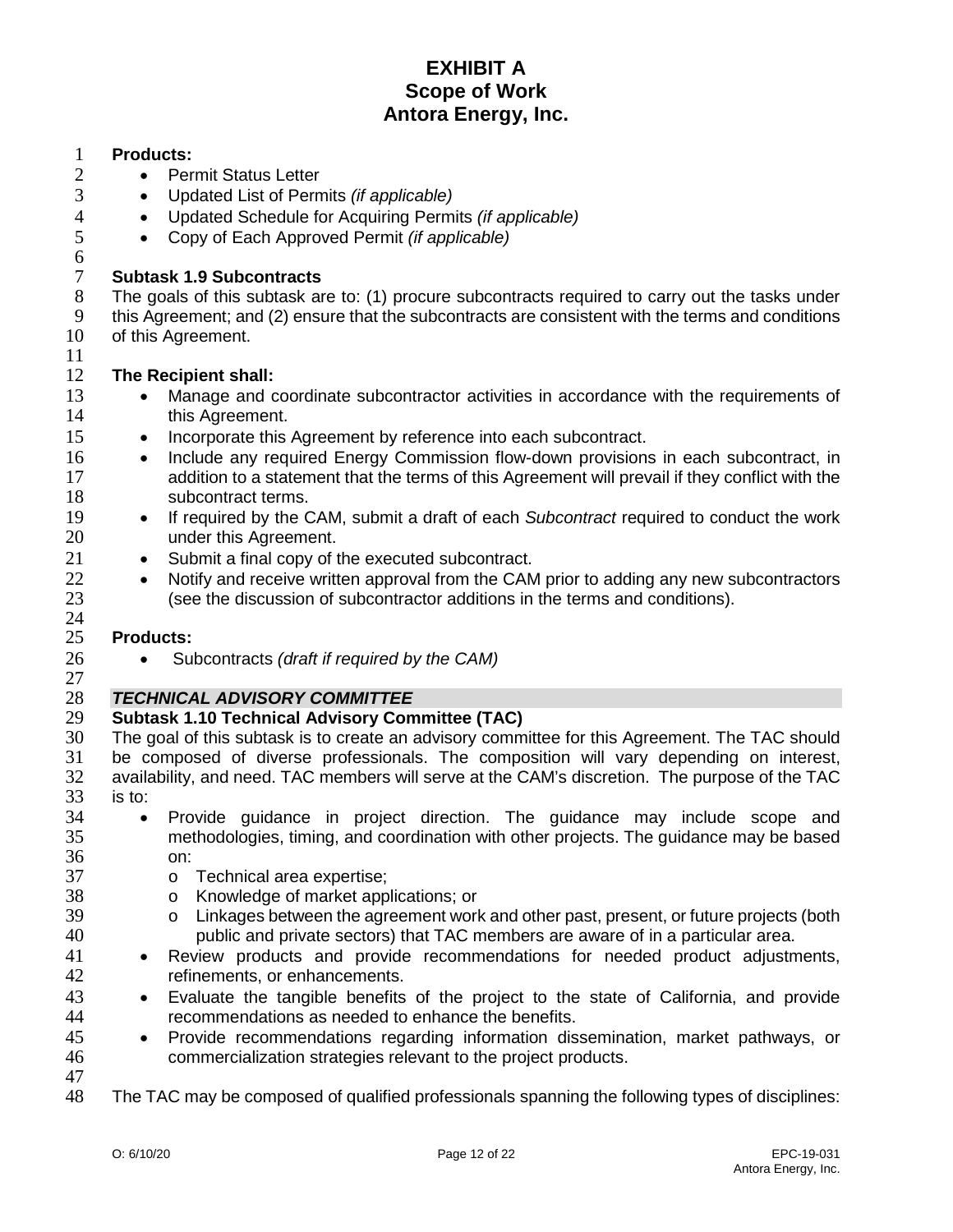- 1 Researchers knowledgeable about the project subject matter;<br>2 Members of trades that will apply the results of the project (
- Members of trades that will apply the results of the project (e.g., designers, engineers, 3 architects, contractors, and trade representatives);
- 4 Public interest market transformation implementers;
- 5 Product developers relevant to the project;
- 6 U.S. Department of Energy research managers, or experts from other federal or state<br>7 agencies relevant to the project: agencies relevant to the project;
- 8 Public interest environmental groups;<br>9 Utility representatives:
	- Utility representatives:
- 10 Air district staff; and
- 11 Members of relevant technical society committees.

#### $\frac{12}{13}$ **The Recipient shall:**

- 14 Prepare a *List of Potential TAC Members* that includes the names, companies, physical 15 and electronic addresses, and phone numbers of potential members. The list shall include<br>16 the expertise of each proposed TAC member and the value to the project. The list will be the expertise of each proposed TAC member and the value to the project. The list will be 17 discussed at the Kick-off meeting, and a schedule for recruiting members and holding the 18 **first TAC meeting will be developed.**
- 19 Recruit TAC members. Ensure that each individual understands member obligations and<br>20  **TAC** meeting schedule developed in subtask 1.11. the TAC meeting schedule developed in subtask 1.11.
- 21 Prepare a *List of TAC Members* once all TAC members have committed to serving on the 22 TAC.<br>23 • Subm
- 23 Submit *Documentation of TAC Member Commitment* (such as Letters of Acceptance) from 24 each TAC member.

#### 26 **Products:**

25

- 27 List of Potential TAC Members
- 28 List of TAC Members
- 29 Documentation of TAC Member Commitment

#### 30<br>31 31 **Subtask 1.11 TAC Meetings**

32 The goal of this subtask is for the TAC to provide strategic guidance for the project by participating 33 in regular meetings, which may be held via teleconference.

#### 34<br>35 35 **The Recipient shall:**

- <sup>36</sup> Discuss the TAC meeting schedule with the CAM at the Kick-off meeting. Determine the<br>37  **The mumber and location of meetings (in-person and via teleconference) in consultation with** number and location of meetings (in-person and via teleconference) in consultation with 38 the CAM.
- 39 Prepare a *TAC Meeting Schedule* that will be presented to the TAC members during 40 recruiting. Revise the schedule after the first TAC meeting to incorporate meeting 41 comments.
- 42 Prepare a *TAC Meeting Agenda* and *TAC Meeting Back-up Materials* for each TAC meeting.
- **44** Organize and lead TAC meetings in accordance with the TAC Meeting Schedule.<br>45 Changes to the schedule must be pre-approved in writing by the CAM. Changes to the schedule must be pre-approved in writing by the CAM.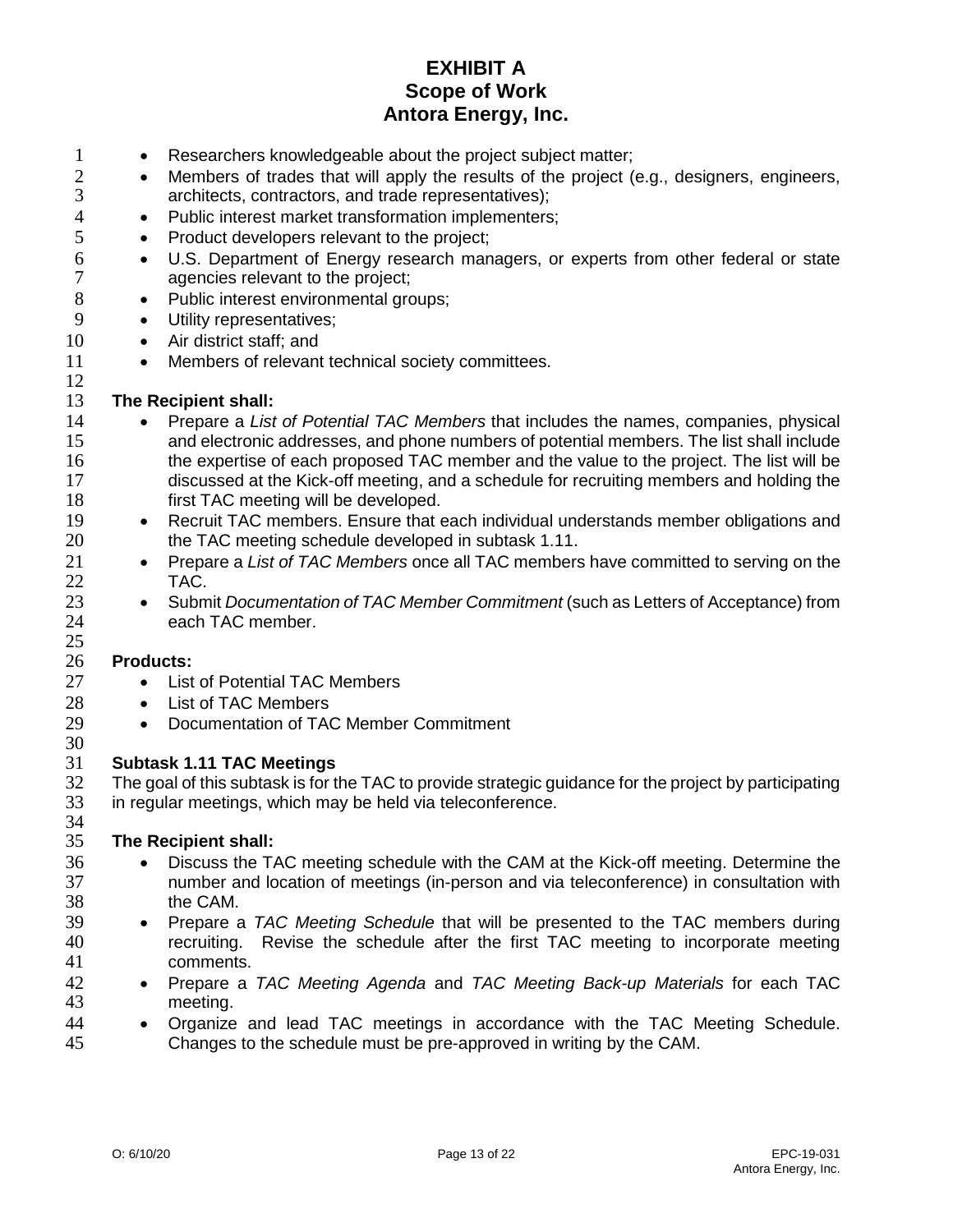1 • Prepare *TAC Meeting Summaries* that include any recommended resolutions of major<br>2 TAC issues. TAC issues.

# 4 **The TAC shall:**<br>5 • Help set

- Help set the project team's goals and contribute to the development and evaluation of its 6 statement of proposed objectives as the project evolves.<br>
7 • Provide a credible and objective sounding board on the v
- 7 Provide a credible and objective sounding board on the wide range of technical and 8 8 financial barriers and opportunities.<br>9 e Help identify key areas where the pr
- 9 Help identify key areas where the project has a competitive advantage, value proposition,<br>10 or strength upon which to build. or strength upon which to build.
- 11 Advocate on behalf of the project in its effort to build partnerships, governmental support 12 and relationships with a national spectrum of influential leaders.
- 13 Ask probing questions that insure a long-term perspective on decision-making and 14 progress toward the project's strategic goals.

#### 16 **Products:**

- 17 TAC Meeting Schedule (draft and final)
- 18 TAC Meeting Agendas (draft and final)
- 19 TAC Meeting Back-up Materials
- 20 TAC Meeting Summaries
- 21

15

 $\frac{3}{4}$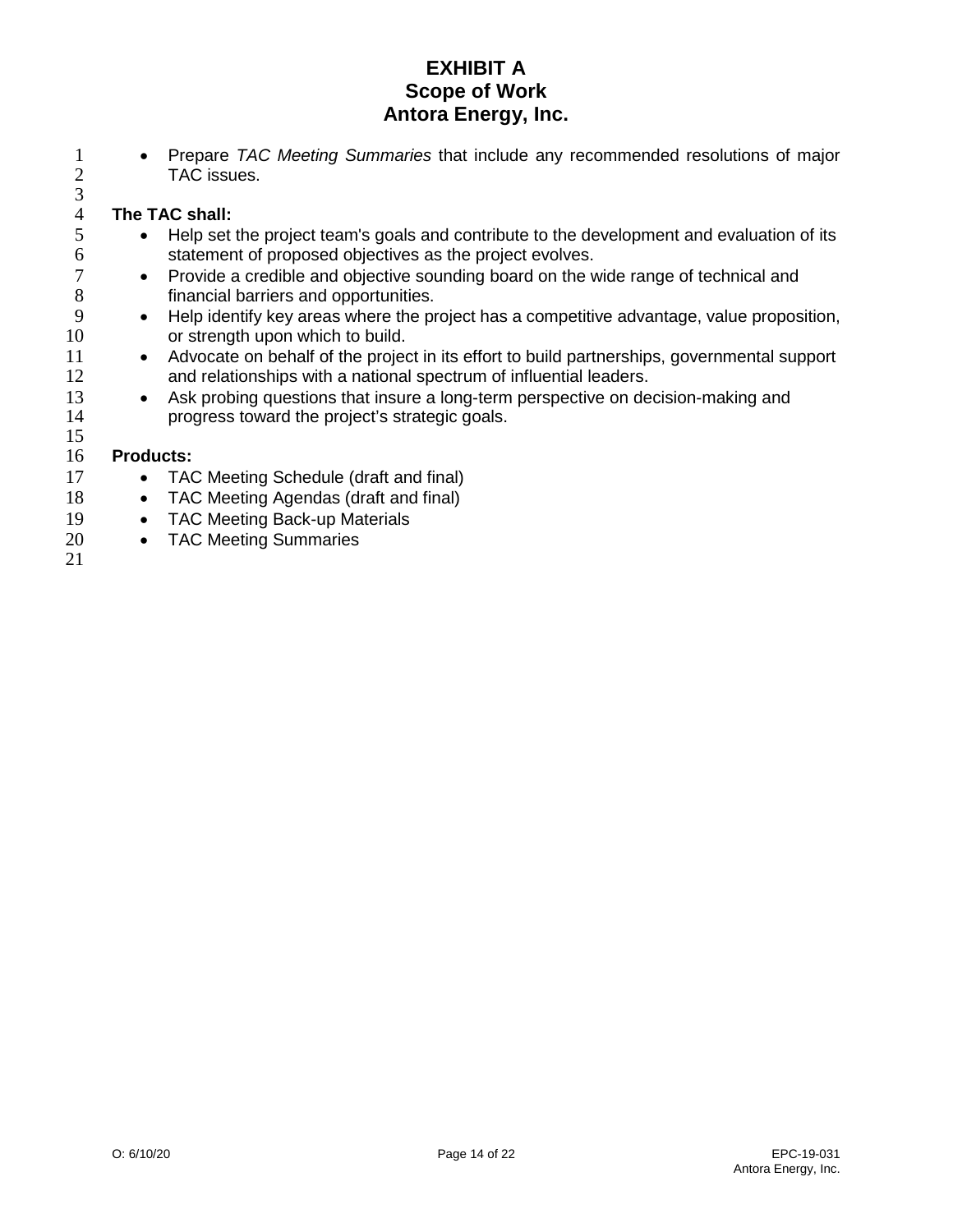#### **III. TECHNICAL TASKS**

 $\frac{2}{3}$ NOTE: Products to be provided to the Energy Commission should not include a level of technical 4 detail that would inadvertently disclose Intellectual Property prematurely to the public (e.g., prior<br>5 to the preparation and filing of patent applications). See Tasks 3, 4.1, 4.2, 5.1, and 5.2, in to the preparation and filing of patent applications). See Tasks 3, 4.1, 4.2, 5.1, and 5.2, in particular.

# $\begin{array}{c} 7 \\ 8 \end{array}$ **TASK 2: ANALYSIS OF EMERGING STORAGE MARKETS AND COST MODELING**

The goal of this task is to guide the direction of the technical development by determining desired product specifications for various behind-the-meter long-duration storage markets.

#### **SUBTASK 2.1: PERFORM OPTIMIZATION ANALYSIS**

13 The goal of this sub-task is to gather necessary data for performing technology assessments for<br>14 the pilot-site use, other markets, and long-term markets to optimize the system's economic value. the pilot-site use, other markets, and long-term markets to optimize the system's economic value. 

#### **The Recipient shall:**

- Use operational and economic data relevant to the storage technology for optimization and market analysis
- Organize data in order to more easily obtain and analyze in the following tasks
- 20 Set up optimization model
- Clearly document and justify modeling assumptions
- 22 Assess current technology status and perform sensitivity analysis
- Recommend ideal markets and estimate price-points (near-term and long-term)
- Identify complete set of product specifications and system performance targets
- Prepare a *Presentation Summary of Early Findings*
- Prepare a *Market Analysis and Cost Modeling Report,* which includes but is not limited to:
- o Summary of the data collected<br> $28$  o Results from optimization and s
- 28 o Results from optimization and sensitivity analysis<br>29 o Description of target near-term and long-term mar
	- Description of target near-term and long-term markets

#### $\frac{30}{31}$ **Products:**

- Presentation Summary of Early Findings
- Market Analysis and Cost Modeling Report (draft and final)

#### **SUBTASK 2.2: ENGAGEMENT WITH SITE HOST & ANTORA ADVISORY BOARD**

36 The goal of this sub-task is to solicit feedback directly from the customer, other key stakeholders, 37 and company advisors to help incorporate all findings from the market analysis into the pilot 37 and company advisors to help incorporate all findings from the market analysis into the pilot 38 design. Engagement and feedback will be used to revisit product specifications, cost metrics, and design. Engagement and feedback will be used to revisit product specifications, cost metrics, and overall development plan to ensure that the goals are aligned with findings in subtask 2.1.

#### **The Recipient shall:**

- Host meeting(s) with demonstration site owner and Antora advisory board to review findings from aforementioned study
- Prepare *Presentation Materials* for site host presentation
- Prepare *Meeting Notes* from meeting with site host and advisory board

#### **Products:**

• Presentation Materials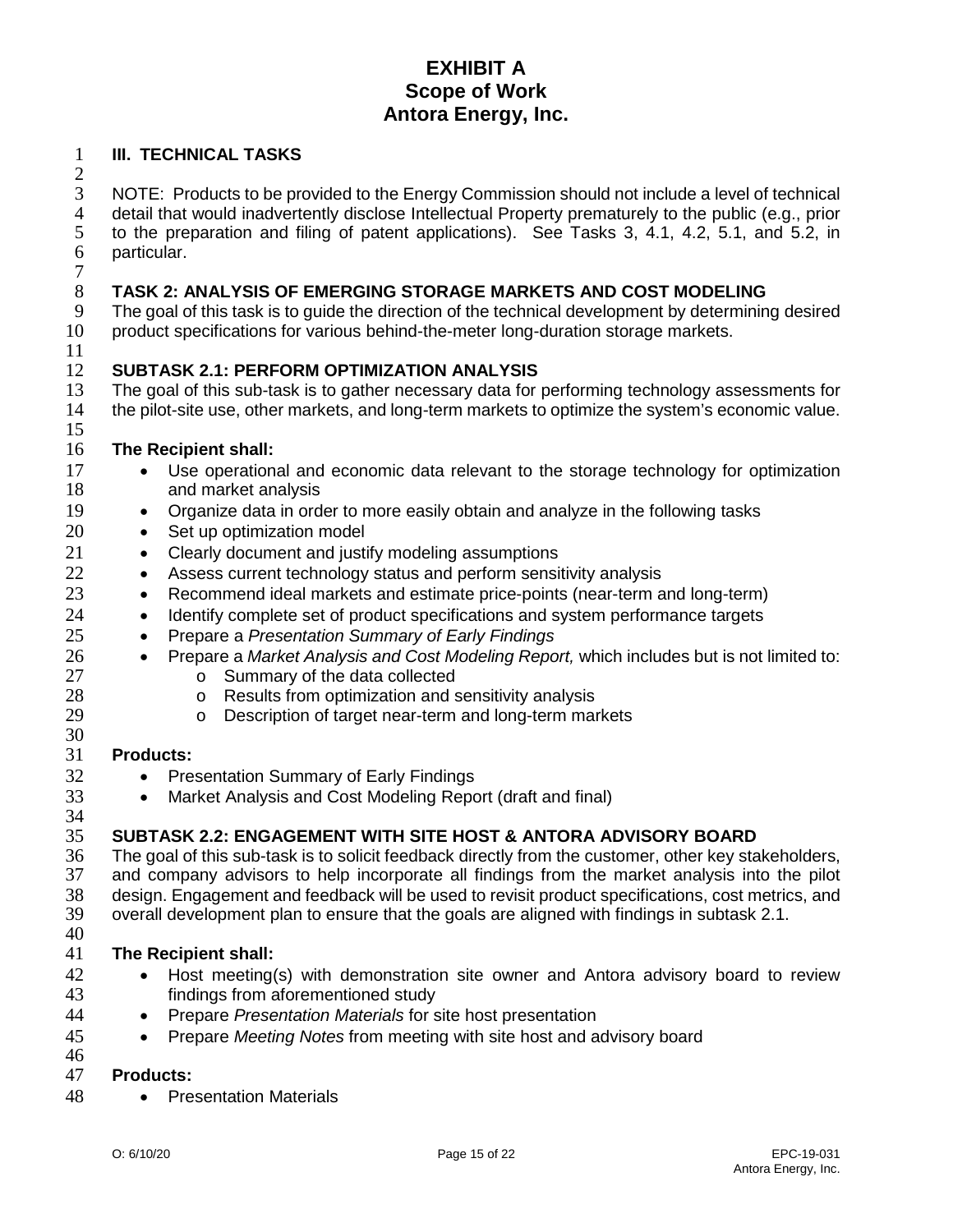1 • Meeting Notes

# $\frac{2}{3}$ 3 **TASK 3: TESTING OF ALPHA PROTOTYPE SYSTEM**

4 The goal of this sub-task is to rigorously test the existing alpha prototype (developed outside of this agreement) in order to inform the development of the pilot system. this agreement) in order to inform the development of the pilot system.

# 7 **The Recipient shall:**<br>8 **.** Collect operation

- Collect operational data on alpha system
- 9 Analyze the purge gas in the system to determine any contaminants
- 10 Test different graphite specimens and summarize key differences.
- 11 Experiment with charge and discharge rates to determine proper operation
- 12 Characterize heat leakage and compare with modeling
- 13 Prepare *Alpha Testing Report* which includes but is not limited to:
	-
- 14 o Description of the system<br>15 o Discussion of the data col 15 o Discussion of the data collected<br>16 o Discussion of the key findings to
	- Discussion of the key findings to be used in pilot system development

#### 18 **Products:**

6<br>7

17

19 • Alpha Testing Report (draft and final)

#### $\frac{20}{21}$ 21 **TASK 4: DEVELOPMENT AND TESTING OF LARGE-AREA TPV MODULES**

22 The goal of this task is to use single TPV cells to develop and test full TPV modules, which are to 23 be used in the pilot-scale system. be used in the pilot-scale system.

#### $\frac{24}{25}$ 25 **SUBTASK 4.1: TPV CELL FABRICATION AND MODULARIZATION**

26 The goal of this sub-task is to fabricate TPV material and to integrate individual TPV devices into 27 a water-cooled module for the pilot-scale system.

#### $\frac{28}{29}$ **The Recipient shall:**

- 30 Fabricate large areas of high-efficiency TPV devices
- 31 Characterize uniformity across large areas of cells
- 32 Interconnect cells to form large area cell array
- 33 Characterize the series resistance of the modules
- 34 Test the thermal interface material and characterize the thermal resistance between the 35 cells and the cooling water
- 36 Perform thermal modeling to estimate the temperature of the TPV cells in operation
- 37 Model the expected efficiency of the module.
- 38 Prepare *TPV Cell Fabrication and TPV Module Development Report* which includes but 39 is not limited to:
- 40 o Description of the cell structure<br>41 o Summary of uniformity findings
- 41 o Summary of uniformity findings<br>42 o Summary of the performance of
- 42 o Summary of the performance of the modules<br>43 o Discussion of the module fabrication and any
	- o Discussion of the module fabrication and any challenges encountered

#### 45 **Products:**

46 • TPV Cell Fabrication and TPV Module Development Report (draft and final)

# 47

44

48 **TASK 4.2: RELIABILITY TESTING**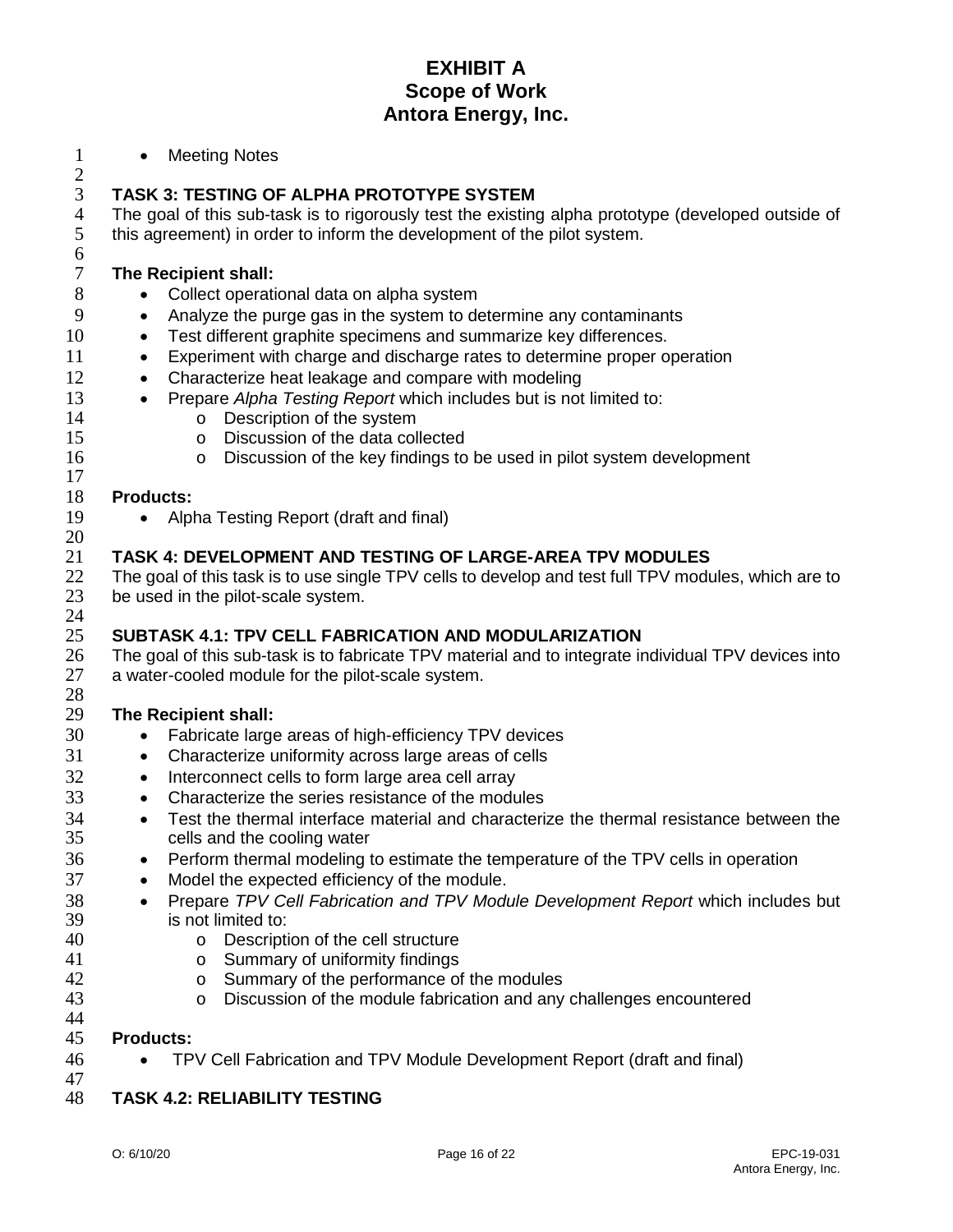1 The goal of this sub-task is to characterize the performance of the TPV module after thermal cycling and exposure to high-temperature graphite. cycling and exposure to high-temperature graphite.

3

# 4 **The Recipient shall:**

- 5 Develop a *Reliability Test Plan* to understand the effects of thermal testing
- 6 Characterize the series resistance of the modules after cycling
- 7 Perform thermal shocking and ultraviolet exposure testing
- 8 Model the expected efficiency of the module over time<br>9 Participate in CPR meeting per subtask 1.3
	- Participate in CPR meeting per subtask 1.3
- 10 Prepare *CPR Report #1* per subtask 1.3
- 11 Prepare *Module Reliability Report* which includes but is not limited to:
- 12 **b** Summary of the performance of the modules after thermal testing

#### $\frac{13}{14}$ **Products:**

- 15 Reliability Test Plan
- 16 Module Reliability Report (draft and final)
- 17 CPR Report #1
- 18

# $\frac{19}{20}$

### 20 **TASK 5: DEVELOPMENT OF PILOT-SCALE SYSTEM**

21 The goal of this task is to develop a pilot-scale system on a customer site. This pilot will<br>22 demonstrate key functionalities of the technology and will help inform the development of Antora's 22 demonstrate key functionalities of the technology and will help inform the development of Antora's 23 first product for our agriculture co-generation customer. first product for our agriculture co-generation customer.

24 25

# 26 **SUBTASK 5.1: DESIGN OF PILOT-SCALE SYSTEM**

27 The goal of this sub-task is to develop the conceptual design and detailed engineering of the pilot-<br>28 scale system. scale system.

#### 29<br>30 **The Recipient shall:**

- 31 Develop a *Detailed Engineering Design* of the pilot system (exclusive of proprietary 32 information):<br>33 o Bill of
- 33 o Bill of materials<br>34 o Engineering Dra
- 34 o Engineering Drawings<br>35 o Assembly Drawings
	-
- 35 o Assembly Drawings<br>36 o Wiring and plumbing
- 36 o Wiring and plumbing diagrams<br>37 **·** Create instrumentation plan to measur • Create instrumentation plan to measure system performance, to be revisited in Task 5.3
- 38 Develop safety Failure Mode and Effects Analysis (FMEA) with mitigation strategies
- 39 Source all components (electrodes, insulation, graphite blocks, motion elements, etc.)
- 40 Prepare *Pilot-scale System Development Report* which includes but is not limited to:
- 41 o Description of the system with measurement instrumentation<br>42 o Discussion of the key findings and insights
	- o Discussion of the key findings and insights

#### 43<br>44 **Products:**

- 45 Pilot-scale System Development Report (draft and final)
- 46<br>47

### 47 **SUBTASK 5.2: BUILD PILOT-SCALE SYSTEM**

48 The goal of this sub-task is to build the pilot-scale system at the customer facility.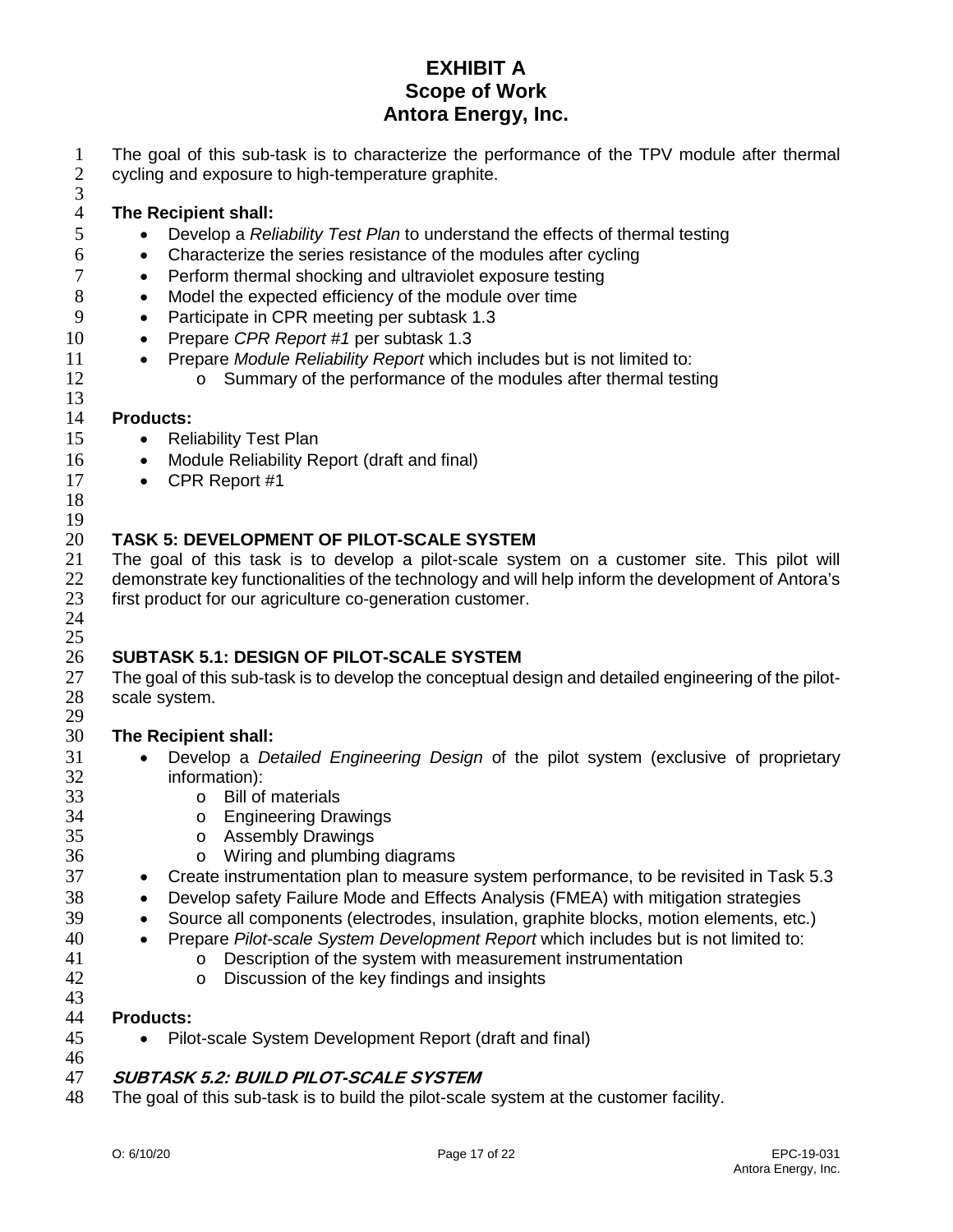| 1            |                                                                                                     |  |  |  |
|--------------|-----------------------------------------------------------------------------------------------------|--|--|--|
| $\mathbf{2}$ | The Recipient shall:                                                                                |  |  |  |
| 3            | Prepare the site for construction<br>$\bullet$                                                      |  |  |  |
| 4            | Build pilot-scale system<br>٠                                                                       |  |  |  |
| 5            | Participate in CPR meeting #2 per subtask 1.3<br>$\bullet$                                          |  |  |  |
| 6            | Prepare CPR Report #2<br>$\bullet$                                                                  |  |  |  |
| 7            | Prepare Pilot-Scale System Assembly Report which includes but is not limited to:<br>$\bullet$       |  |  |  |
| 8            | Review of the assembly process<br>$\circ$                                                           |  |  |  |
| 9            | Prepare final bill of materials for the system<br>O                                                 |  |  |  |
| 10           | Provide list of improvements that can be applied to future construction of similar<br>$\circ$       |  |  |  |
| 11<br>12     | systems                                                                                             |  |  |  |
| 13           | <b>Products:</b>                                                                                    |  |  |  |
| 14           | Pilot-Scale System Assembly Report (draft and final)                                                |  |  |  |
| 15           | CPR Report #2<br>$\bullet$                                                                          |  |  |  |
| 16           |                                                                                                     |  |  |  |
| 17           |                                                                                                     |  |  |  |
| 18           | TASK 6: FIELD TESTING OF PILOT-SCALE SYSTEM AT CUSTOMER SITE                                        |  |  |  |
| 19           | The goal of this task is to operate the pilot-scale system on a customer site and collect necessary |  |  |  |
| 20           | data to understand the system's performance.                                                        |  |  |  |
| 21           |                                                                                                     |  |  |  |
| 22           | <b>SUBTASK 6.1: COMMISSIONING OF PILOT-SCALE SYSTEM</b>                                             |  |  |  |
| 23           | The goal of this sub-task is to bring the fully constructed system to safe operation by running a   |  |  |  |
| 24           | series of pre-defined tests.                                                                        |  |  |  |
| 25<br>26     | The Recipient shall:                                                                                |  |  |  |
| 27           | Develop Commissioning Test Plan which includes but is not limited to:                               |  |  |  |
| 28           | Rigorous safety checks<br>$\circ$                                                                   |  |  |  |
| 29           | Basic performance checks including rapid charging and discharging<br>$\circ$                        |  |  |  |
| 30           | Analysis of any argon gas contaminants<br>O                                                         |  |  |  |
| 31           | Execute commissioning test plan<br>$\bullet$                                                        |  |  |  |
| 32           | Operate the system according to a pre-determined electrical input and electrical and<br>$\bullet$   |  |  |  |
| 33           | thermal output schedule.                                                                            |  |  |  |
| 34           | Conduct routine maintenance checks to quantify any component degradation during<br>$\bullet$        |  |  |  |
| 35           | normal operation.                                                                                   |  |  |  |
| 36           | Collect data on various key components including but not limited to:                                |  |  |  |
| 37           | Storage block temperature<br>O                                                                      |  |  |  |
| 38           | External shell temperature<br>O                                                                     |  |  |  |
| 39<br>40     | Water flow rates and temperatures<br>O<br>TPV temperature and performance                           |  |  |  |
| 41           | O<br>Prepare Commissioning Procedure and Operation Report which includes but is not limited         |  |  |  |
| 42           | to:                                                                                                 |  |  |  |
| 43           | Description of the commissioning test plan<br>O                                                     |  |  |  |
| 44           | Description of commissioning test plan execution<br>O                                               |  |  |  |
| 45           | Description of notes and high-level observations on operation of the system<br>O                    |  |  |  |
| 46           |                                                                                                     |  |  |  |
| 47           | <b>Products:</b>                                                                                    |  |  |  |

• *Commissioning Test Plan*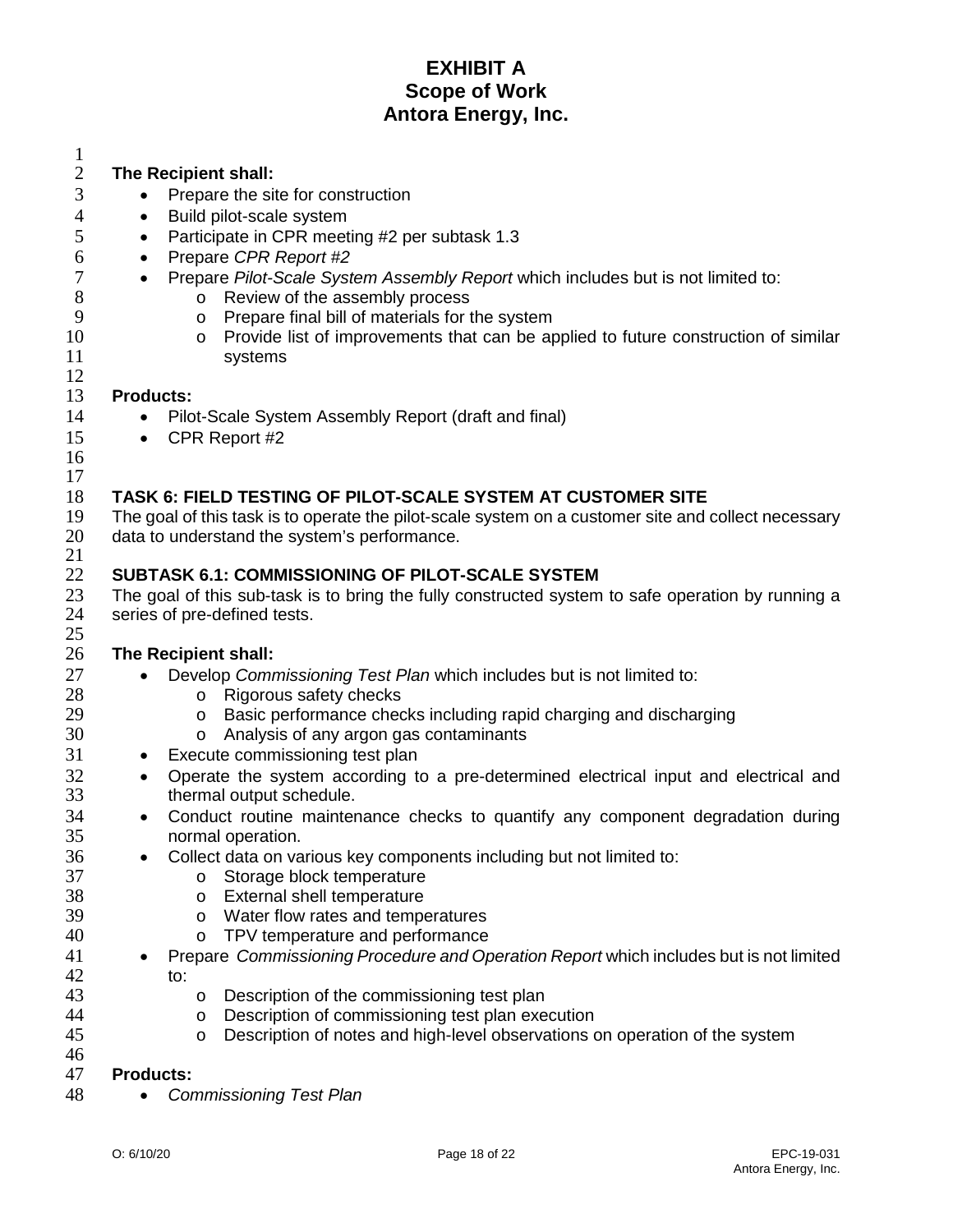1 • Commissioning Procedure and Operation Report (draft and final)

2  $\frac{3}{4}$ 4 **SUBTASK 6.2: MEASUREMENT AND VERIFICATION OF SYSTEM PERFORMANCE**<br>5 The goal of this sub-task is to develop a measurement and verification plan and to ana 5 The goal of this sub-task is to develop a measurement and verification plan and to analyze the 6 data that is collected from the system to understand its performance overall and for the specific  $\frac{7}{100}$  site user application(s). site user application(s). 8 9 **The Recipient shall:** 10 • Develop a *Measurement and Verification Plan* which includes but is not limited to: 11 o Proposed metrics for measurement<br>12 o Location of measurement devices a 12 o Location of measurement devices along the system<br>13 o Baseline assumptions and performance targets 13 o Baseline assumptions and performance targets<br>14 o Reporting intervals 14 o Reporting intervals<br>15 • Organize all data collected • Organize all data collected from system operation and performance into a database. 16 • Analyze key metrics including but not limited to:<br>17 **• Columetric energy density and therefore** 17 o Volumetric energy density and therefore marginal storage cost<br>18 o Dispatchability of electrical power 18 o Dispatchability of electrical power<br>19 o Useful heat extracted from system 19 o Useful heat extracted from system<br>20 o Heat leakage through insulation 20 o Heat leakage through insulation<br>21 o Charging rates 21 o Charging rates<br>22 o Total number o 22 o Total number of operational hours<br>23 • Compare the observed behavior to the es • Compare the observed behavior to the estimated system behavior and discuss any key 24 differences or unexpected results. 25 • Prepare *Measurement and Verification of Pilot-scale System Performance Report* which 26 includes but is not limited to: 27 o Results from the pilot-scale system operation and testing<br>28 o Summary of the analysis of the operational data collected 28 o Summary of the analysis of the operational data collected<br>29 o Discussion of improvements to be made on future system 29 o Discussion of improvements to be made on future system<br>30 • Participate in the final TAC meeting to present on final results per • Participate in the final TAC meeting to present on final results per subtask 1.10  $\frac{31}{32}$ 32 **Products:** 33 • *Measurement and Verification Plan* 34 • Measurement and Verification of Pilot-scale System Performance Report (draft and final) 35 36<br>37 37 **TASK 7: EVALUATION OF PROJECT BENEFITS** The goal of this task is to report the benefits resulting from this project. 39 40 **The Recipient shall:** 41 • Complete three Project Benefits Questionnaires that correspond to three main intervals in 42 the Agreement: (1) *Kick-off Meeting Benefits Questionnaire*; (2) *Mid-term Benefits*  43 *Questionnaire*; and (3) *Final Meeting Benefits Questionnaire*. 44 • Provide all key assumptions used to estimate projected benefits, including targeted market 45 sector (e.g., population and geographic location), projected market penetration, baseline<br>46 and projected energy use and cost, operating conditions, and emission reduction and projected energy use and cost, operating conditions, and emission reduction 47 calculations. Examples of information that may be requested in the questionnaires include:

48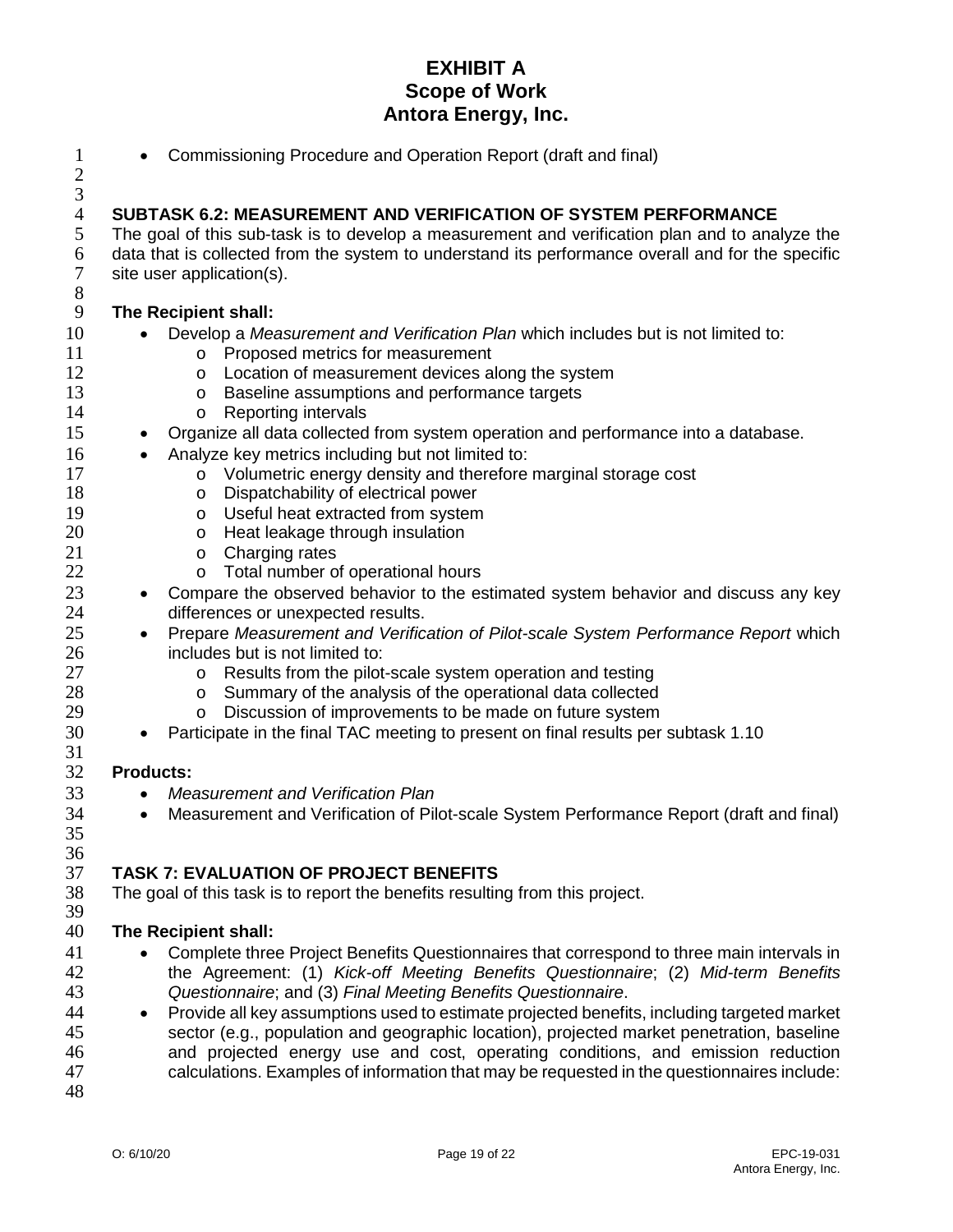| 1              | For Product Development Projects and Project Demonstrations:<br>$\circ$                                                                                                   |  |  |
|----------------|---------------------------------------------------------------------------------------------------------------------------------------------------------------------------|--|--|
| $\overline{c}$ | Published documents, including date, title, and periodical name.                                                                                                          |  |  |
| 3              | Estimated or actual energy and cost savings, and estimated statewide energy                                                                                               |  |  |
| $\overline{4}$ | savings once market potential has been realized. Identify all assumptions used in                                                                                         |  |  |
| 5              | the estimates.                                                                                                                                                            |  |  |
| 6              | Greenhouse gas and criteria emissions reductions.<br>٠                                                                                                                    |  |  |
| 7              | Other non-energy benefits such as reliability, public safety, lower operational cost,<br>٠                                                                                |  |  |
| 8              | environmental improvement, indoor environmental quality, and societal benefits.                                                                                           |  |  |
| 9              | Data on potential job creation, market potential, economic development, and<br>٠                                                                                          |  |  |
| 10             | increased state revenue as a result of the project.                                                                                                                       |  |  |
| 11             | A discussion of project product downloads from websites, and publications in<br>٠                                                                                         |  |  |
| 12             | technical journals.                                                                                                                                                       |  |  |
| 13             | A comparison of project expectations and performance. Discuss whether the goals<br>٠                                                                                      |  |  |
| 14             | and objectives of the Agreement have been met and what improvements are                                                                                                   |  |  |
| 15             | needed, if any.                                                                                                                                                           |  |  |
| 16             | Additional Information for Product Development Projects:                                                                                                                  |  |  |
| 17<br>18       | Outcome of product development efforts, such copyrights and license<br>$\bullet$                                                                                          |  |  |
| 19             | agreements.                                                                                                                                                               |  |  |
|                | Units sold or projected to be sold in California and outside of California.<br>٠                                                                                          |  |  |
| 20<br>21       | Total annual sales or projected annual sales (in dollars) of products<br>$\bullet$<br>developed under the Agreement.                                                      |  |  |
| 22             | Investment dollars/follow-on private funding as a result of Energy<br>$\bullet$                                                                                           |  |  |
| 23             | Commission funding.                                                                                                                                                       |  |  |
| 24             | Patent numbers and applications, along with dates and brief descriptions.                                                                                                 |  |  |
| 25             | <b>Additional Information for Product Demonstrations:</b>                                                                                                                 |  |  |
| 26             | Outcome of demonstrations and status of technology.<br>$\bullet$                                                                                                          |  |  |
| 27             | Number of similar installations.<br>$\bullet$                                                                                                                             |  |  |
| 28             | Jobs created/retained as a result of the Agreement.<br>$\bullet$                                                                                                          |  |  |
| 29             |                                                                                                                                                                           |  |  |
| 30             | Respond to CAM questions regarding responses to the questionnaires.<br>$\bullet$                                                                                          |  |  |
| 31             |                                                                                                                                                                           |  |  |
| 32             | The Energy Commission may send the Recipient similar questionnaires after the Agreement                                                                                   |  |  |
| 33             | term ends. Responses to these questionnaires will be voluntary.                                                                                                           |  |  |
| 34             |                                                                                                                                                                           |  |  |
| 35             | <b>Products:</b>                                                                                                                                                          |  |  |
| 36             | Kick-off Meeting Benefits Questionnaire<br>$\bullet$                                                                                                                      |  |  |
| 37             | Mid-term Benefits Questionnaire<br>$\bullet$                                                                                                                              |  |  |
| 38             | <b>Final Meeting Benefits Questionnaire</b>                                                                                                                               |  |  |
| 39             |                                                                                                                                                                           |  |  |
| 40             |                                                                                                                                                                           |  |  |
| 41             | <b>TASK 8: TECHNOLOGY/KNOWLEDGE TRANSFER ACTIVITIES</b>                                                                                                                   |  |  |
| 42             | The goal of this task is to develop a plan to make the knowledge gained, experimental results,                                                                            |  |  |
| 43<br>44       | and lessons learned available to the public and key decision makers. Antora has identified three                                                                          |  |  |
| 45             | key audiences to engage via technology transfer activities to advance commercialization of the<br>technology--policy makers, public, and potential customers and funders. |  |  |
| 46             |                                                                                                                                                                           |  |  |
| 47             | The Recipient shall:                                                                                                                                                      |  |  |
|                |                                                                                                                                                                           |  |  |

• Prepare an *Initial Fact Sheet* at start of the project that describes the project. Use the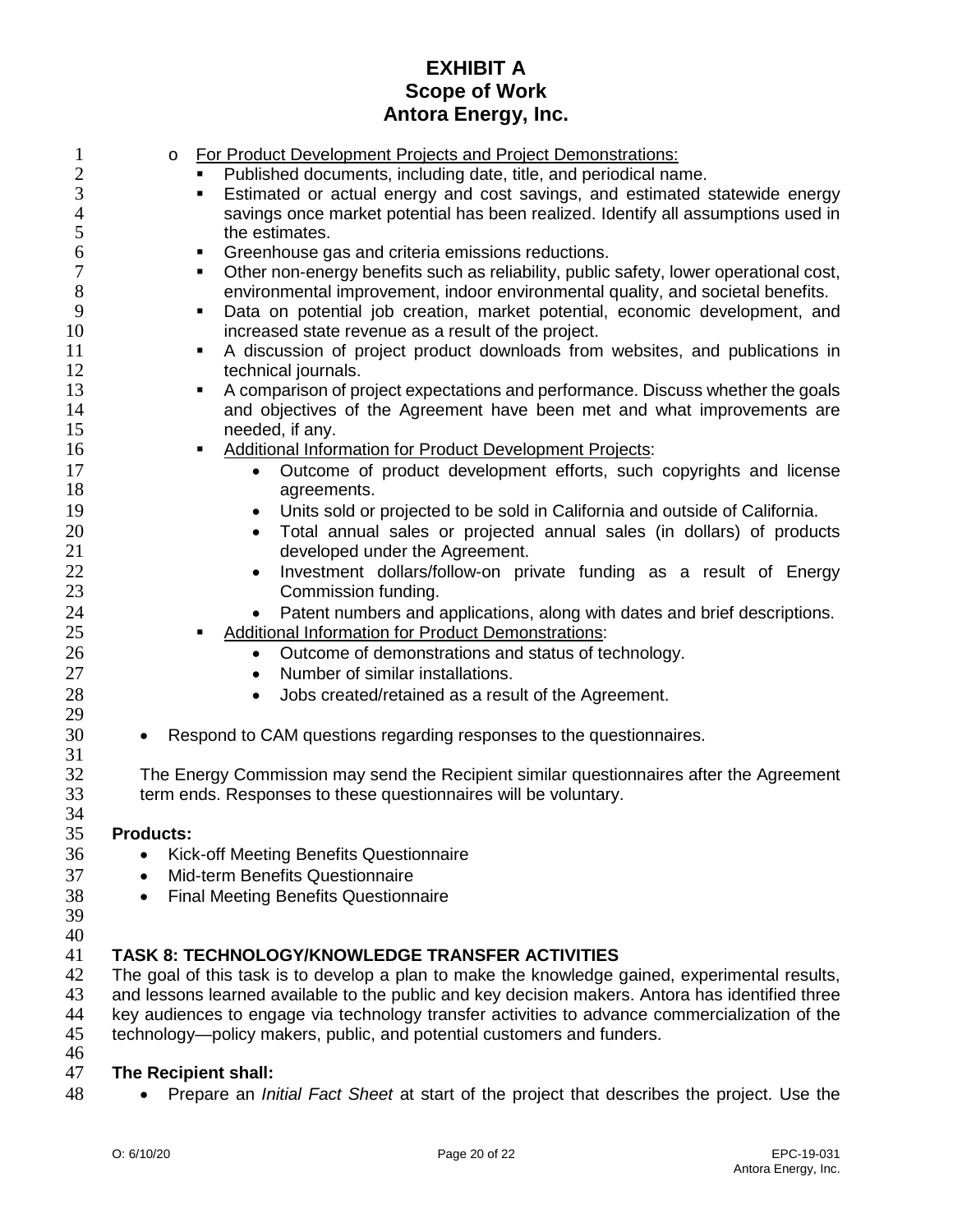| $\mathbf{1}$     | format provided by the CAM.                                                                                                                     |  |  |
|------------------|-------------------------------------------------------------------------------------------------------------------------------------------------|--|--|
| $\overline{2}$   | Prepare a Final Project Fact Sheet at the project's conclusion that discusses results. Use<br>$\bullet$                                         |  |  |
| 3                | the format provided by the CAM.                                                                                                                 |  |  |
| $\overline{4}$   | Prepare a Technology/Knowledge Transfer Plan that includes:<br>$\bullet$                                                                        |  |  |
| 5                | An explanation of how the knowledge gained from the project will be made available<br>$\circ$                                                   |  |  |
| 6                | to the public, including the targeted market sector and potential outreach to end users,                                                        |  |  |
| $\boldsymbol{7}$ | utilities, regulatory agencies, and others.                                                                                                     |  |  |
| 8                | A description of the intended use(s) for and users of the project results.<br>$\circ$                                                           |  |  |
| 9                | Published documents, including date, title, and periodical name.<br>O                                                                           |  |  |
| 10               | Copies of documents, fact sheets, journal articles, press releases, and other<br>$\circ$                                                        |  |  |
| 11               | documents prepared for public dissemination. These documents must include the                                                                   |  |  |
| 12               | Legal Notice required in the terms and conditions. Indicate where and when the                                                                  |  |  |
| 13               | documents were disseminated.                                                                                                                    |  |  |
| 14<br>15         | A discussion of policy development. State if project has been or will be cited in<br>$\circ$                                                    |  |  |
| 16               | government policy publications, or used to inform regulatory bodies.<br>The number of website downloads or public requests for project results. |  |  |
| 17               | $\circ$<br>Additional areas as determined by the CAM.<br>$\circ$                                                                                |  |  |
| 18               | Conduct technology transfer activities in accordance with the Technology/Knowledge Transfer<br>$\bullet$                                        |  |  |
| 19               | Plan. These activities will be reported in the Progress Reports. Activities might include                                                       |  |  |
| 20               | Extensive engagement with potential customers to share project findings and to<br>$\circ$                                                       |  |  |
| 21               | ensure product development aligns with their needs                                                                                              |  |  |
| 22               | Development of a website to host project information to make it easily accessible<br>$\circ$                                                    |  |  |
| 23               | When directed by the CAM, develop Presentation Materials for an Energy Commission-<br>$\bullet$                                                 |  |  |
| 24               | sponsored conference/workshop(s) on the project.                                                                                                |  |  |
| 25               | When directed by the CAM, participate in annual EPIC symposium(s) sponsored by the<br>$\bullet$                                                 |  |  |
| 26               | California Energy Commission.                                                                                                                   |  |  |
| 27               | Provide at least (6) six <i>High Quality Digital Photographs</i> (minimum resolution of 1300x500<br>$\bullet$                                   |  |  |
| 28               | pixels in landscape ratio) of pre and post technology installation at the project sites or                                                      |  |  |
| 29               | related project photographs.                                                                                                                    |  |  |
| 30               | Prepare a Technology/Knowledge Transfer Report on technology transfer activities<br>$\bullet$                                                   |  |  |
| 31<br>32         | conducted during the project.                                                                                                                   |  |  |
| 33               | <b>Products:</b>                                                                                                                                |  |  |
| 34               | Initial Fact Sheet (draft and final)<br>$\bullet$                                                                                               |  |  |
| 35               | Final Project Fact Sheet (draft and final)                                                                                                      |  |  |
| 36               | Presentation Materials (draft and final)                                                                                                        |  |  |
| 37               | <b>High Quality Digital Photographs</b><br>$\bullet$                                                                                            |  |  |
| 38               | Technology/Knowledge Transfer Plan (draft and final)<br>$\bullet$                                                                               |  |  |
| 39               | Technology/Knowledge Transfer Report (draft and final)<br>$\bullet$                                                                             |  |  |
| 40               |                                                                                                                                                 |  |  |
| 41               |                                                                                                                                                 |  |  |
| 42               | <b>TASK 9: Production Readiness Plan</b>                                                                                                        |  |  |
| 43               | The goal of this task is to determine the steps that will lead to the manufacturing of technologies                                             |  |  |
| 44               | developed in this project or to the commercialization of the project's results. This task will be                                               |  |  |
| 45               | informed by activities and data collected in all previous tasks.                                                                                |  |  |
| 46               |                                                                                                                                                 |  |  |
| 47               | The Recipient shall:                                                                                                                            |  |  |

• Prepare a *Production Readiness Plan*. The degree of detail in the plan should be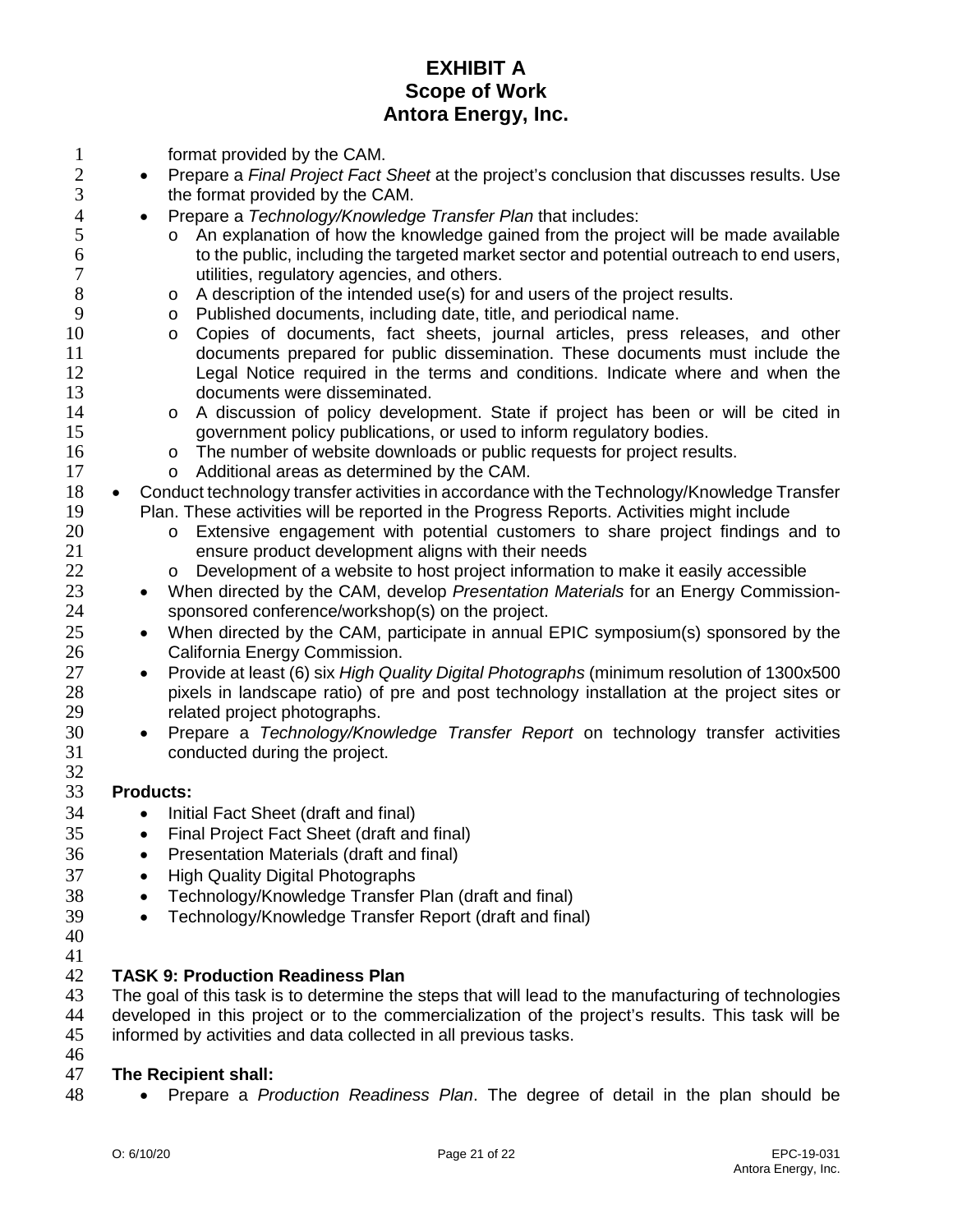|                     | proportional to the complexity of producing or commercializing the proposed product, and |                                                                                        |  |  |  |
|---------------------|------------------------------------------------------------------------------------------|----------------------------------------------------------------------------------------|--|--|--|
| $\overline{2}$<br>3 |                                                                                          | to its state of development. As appropriate, the plan will discuss the following:      |  |  |  |
|                     | $\circ$                                                                                  | Critical production processes, equipment, facilities, personnel resources, and support |  |  |  |
| 4                   |                                                                                          | systems needed to produce a commercially viable product.                               |  |  |  |
| 5                   | $\circ$                                                                                  | Internal manufacturing facilities, supplier technologies, capacity constraints imposed |  |  |  |
| 6                   |                                                                                          | by the design under consideration, design-critical elements, and the use of hazardous  |  |  |  |
| 7                   |                                                                                          | or non-recyclable materials. The product manufacturing effort may include "proof of    |  |  |  |
| 8                   |                                                                                          | production processes."                                                                 |  |  |  |
| 9                   | $\circ$                                                                                  | The estimated cost of production.                                                      |  |  |  |
| 10                  | $\circ$                                                                                  | The expected investment threshold needed to launch the commercial product.             |  |  |  |
| 11                  | $\circ$                                                                                  | An implementation plan to ramp up to full production.                                  |  |  |  |
| 12                  | $\circ$                                                                                  | The outcome of product development efforts, such as copyrights and license             |  |  |  |
| 13                  |                                                                                          | agreements.                                                                            |  |  |  |
| 14                  | $\circ$                                                                                  | Patent numbers and applications, along with dates and brief descriptions.              |  |  |  |
| 15                  | $\circ$                                                                                  | Other areas as determined by the CAM.                                                  |  |  |  |
| 16                  |                                                                                          |                                                                                        |  |  |  |
| 17                  | <b>Products:</b>                                                                         |                                                                                        |  |  |  |
| 18                  |                                                                                          | Production Readiness Plan (draft and final)                                            |  |  |  |
| 19                  |                                                                                          |                                                                                        |  |  |  |
| 20                  |                                                                                          |                                                                                        |  |  |  |
| 21                  | <b>IV. PROJECT SCHEDULE</b>                                                              |                                                                                        |  |  |  |
| 22                  |                                                                                          |                                                                                        |  |  |  |
| 23                  | Please see the attached Excel spreadsheet.                                               |                                                                                        |  |  |  |
|                     |                                                                                          |                                                                                        |  |  |  |